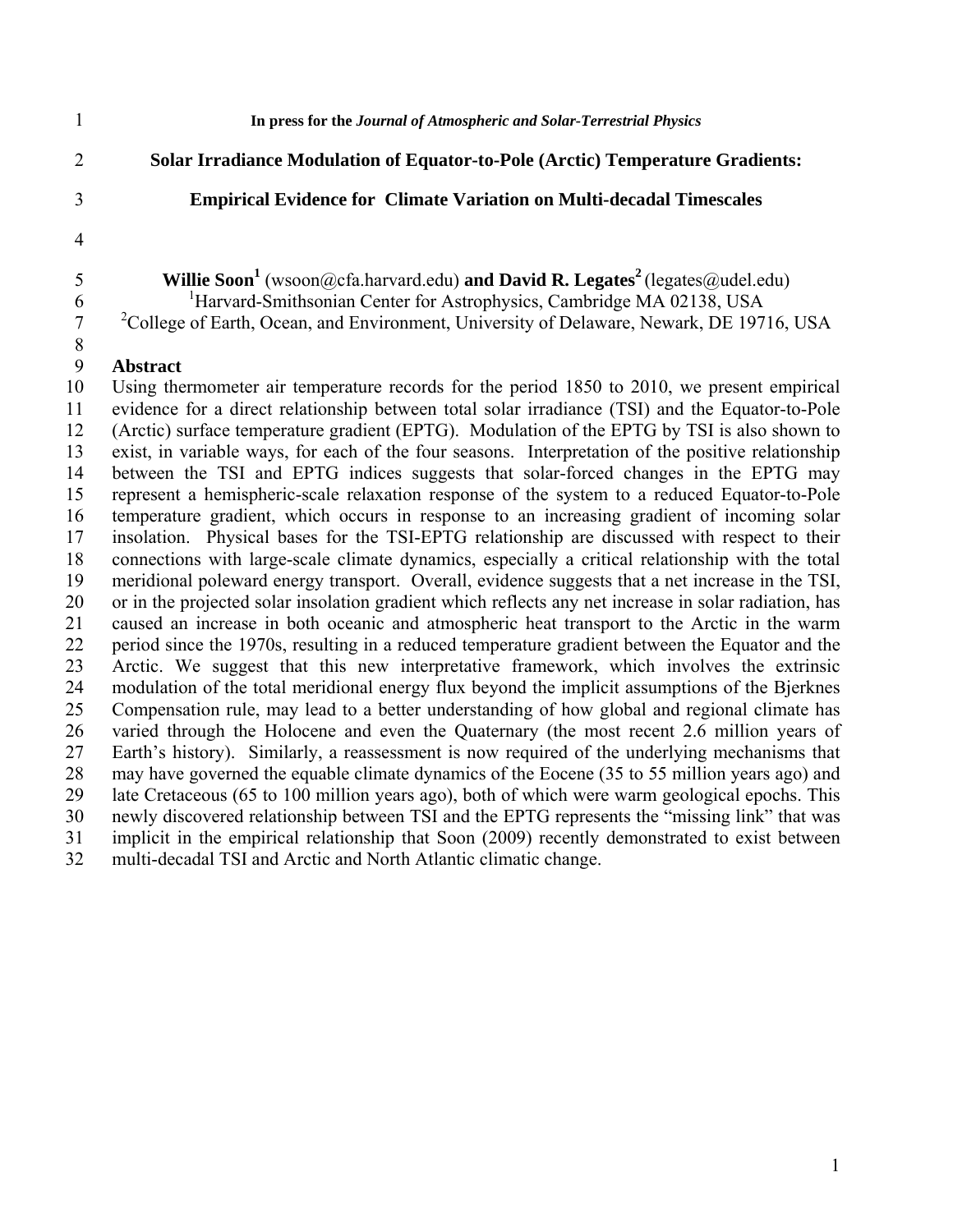## 33 **1. Introduction**

34

35 A study of Sun-climate relationships is, in the strictest sense, a search for self-consistent dynamic 36 evidence that connects variable solar magnetic activity with robust measures of regional- and 37 hemispheric-scale climate and other relevant variables including surface and atmospheric 38 temperature and precipitation (see Weng 2005; Soon 2009; Gray *et al.* 2011; Soon *et al.* 2011; 39 and Weng 2012a,b for a broad overview and relevant references). To understand large-scale 40 ocean-atmosphere circulation dynamics and their impact on climate, many authors stress the 41 importance of Equator-to-Pole temperature gradients and heat fluxes as fundamental and robust 42 expressions of the Earth's coupled land-ocean-atmosphere climate system (*e.g.*, Stone 1978; 43 Farrell 1990; Lindzen 1994; Jain *et al.* 1999; Pierrehumbert 2002; Enderton and Marshall 2009; 44 Vallis and Farneti 2009; Lee *et al.* 2011; Huang *et al.* 2012; Karamperidou *et al.* 2012; Rose and 45 Ferreira 2012; Weng 2012a). Building on this research, our study provides empirical evidence 46 for a physical relationship between varying Total Solar Irradiance (TSI) and the Northern 47 Hemispheric Equator-to-Pole Temperature Gradient (EPTG), based on instrumental data records 48 and extrapolative analyses. This new empirical evidence may constitute the "missing link" 49 suggested by earlier research that showed an empirical link between TSI and Arctic and North 50 Atlantic climatic changes (Soon 2009).

51

52 It is our thesis that the observed relationship between TSI and EPTG represents the large-scale 53 thermal and dynamic relaxation response of the coupled ocean-atmosphere climate system to the 54 externally imposed multi-decadal variation in solar irradiance. Although known changes in TSI 55 are not exceptionally large (on the order of a few tenths of a percent of the TSI over the last 400 56 years), they are sufficient to constitute an actual change in the total radiant energy added or 57 subtracted to the climate system. Rather than being a mere redistribution of shortwave radiation 58 energy, as in the case of Sun-Earth orbital changes that have been well-studied for the warm 59 interglacials and ice ages of the Quaternary (Laskar *et al.* 1993, Laskar *et al.* 2011), the 60 possibility exists for a direct increase or decrease in the total poleward energy transport. This 61 implies that both the oceanic and atmospheric heat transport can simultaneously increase or 62 decrease as a result of variations in TSI.

63

64 Latitudinal insolation gradients are the key drivers and/or modulators of the differential 65 latitudinal temperature gradients. Moreover, the varying latitudinal distribution of insolation in 66 response to orbital changes at Milankovitch frequencies also played a dominant role in 67 controlling climate change during the Holocene and the glacial-interglacial changes of the 68 Quaternary (Raymo and Nisancioglu 2003; Kukla and Gavin 2005; Liu *et al.* 2008; Davis and 69 Brewer 2009).

70

71 Our hypothesis is testable by measurement and compilation of the key physical signatures of 72 ocean and atmosphere heat transport. These empirical data can then be compared with the 73 implicit assumptions of the Bjerknes compensation, which assumes the maintenance of a 74 constant total poleward energy transport that then provides an internally self-regulating inverse 75 relation between oceanic and atmospheric heat transport fluxes (Bjerknes 1964; Shaffrey and 76 Sutton 2006; Enderton and Marshall 2009; Rose and Ferreira 2012; Zelinka and Hartmann 2012). 77 We discuss the available empirical evidence from actual oceanographic observations and 78 assimilated atmospheric and oceanic circulation, and thermal conditions from climate models,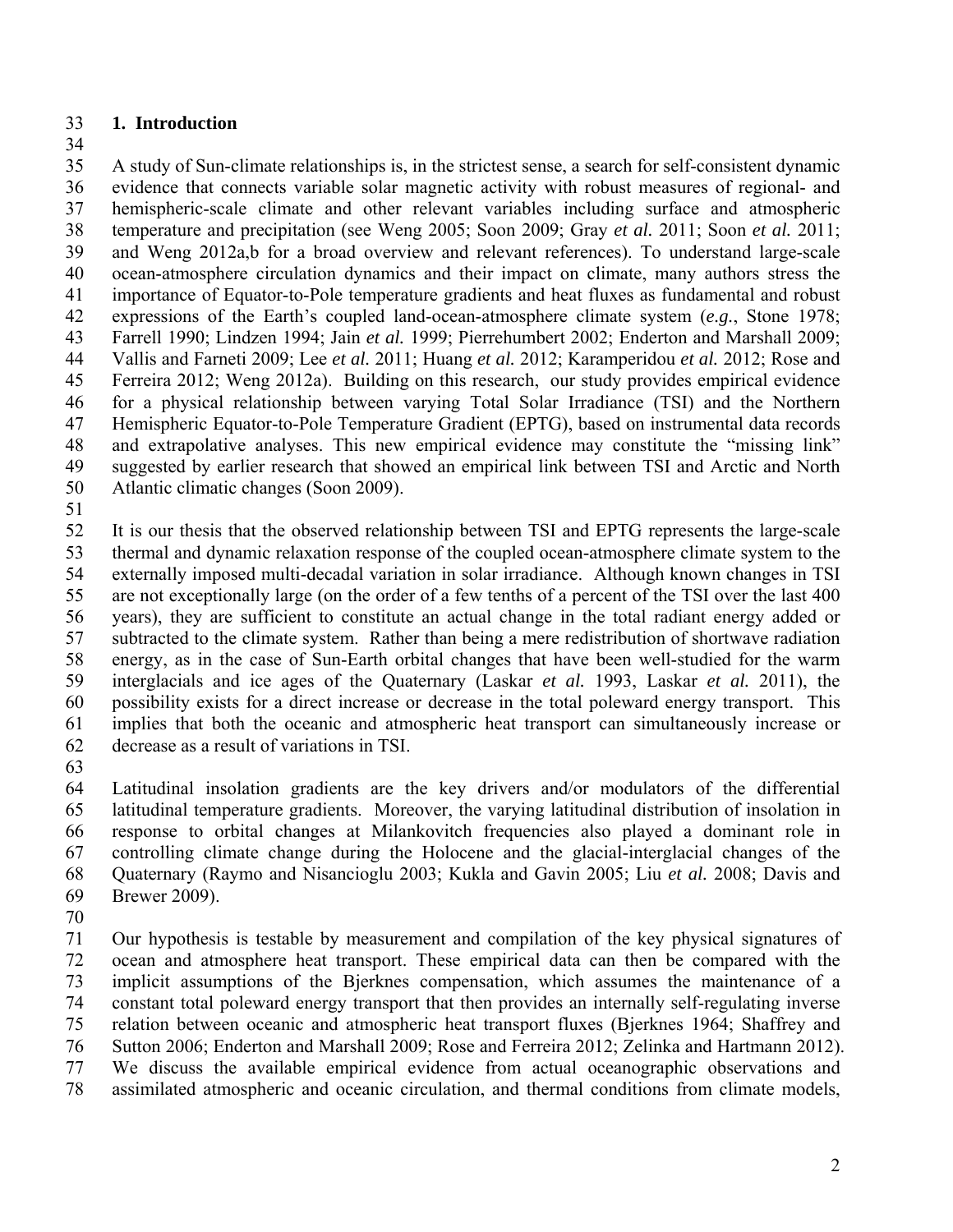79 which together suggest the possibility that a simultaneous increase in poleward oceanic and 80 atmospheric heat transport did in fact occur during the most recent warming period since the 81 mid-1970s.

82

83 From theoretical formulations, Stone (1978) isolated the 'solar constant' as one of the most 84 important drivers of the total meridional heat transport, and also one that is largely independent 85 of the dynamical adjustment processes internal to the Earth climate system. Enderton and 86 Marshall (2009), however, cautioned that Stone (1978)'s general conclusion should be modified 87 to incorporate changes in the meridional gradients of albedo under the scenario of cold climate 88 regimes that are associated with significant changes in polar ice cap size and sea-ice cover. 89 Donohoe and Battisti (2012) estimated that for the current climate, the direct meridional 90 distribution of incident radiation contributed about 65% of the absorbed solar radiation, while the 91 35% contribution from net planetary albedo is apportioned to be 30% by atmospheric reflection 92 and only 5% by surface reflection. Using numerical models in relation to the effects of ocean 93 geometry, Vallis and Farneti (2009) have attempted an even more general exploration of the 94 properties of meridional energy transport oceanic diapycnal diffusivity, moisture content of the 95 atmosphere, distribution of solar radiation, and the rotation rate of the Earth. Importantly, Vallis 96 and Farneti (2009) concluded that there is no *á priori* constraint on the total meridional heat 97 transport in the coupled ocean-atmosphere system of the Earth. In other words, to gain a more 98 complete and correct interpretation of the available instrumental and proxy records of climatic 99 variations, it may be necessary to relax the assumption of the Bjerknes compensation for 100 poleward atmospheric and oceanic heat transport.

101

102 In this regard, our discussion sheds light on similar queries raised in the recent review by 103 Wunsch (2010: 1965): "What [is] surprising is that one rarely if ever sees the question raised as 104 to how the global heat budget is then maintained [if the meridional oceanic heat transport is 105 diminished]? Does the atmosphere respond by increasing its transport – getting warmer and/or 106 wetter – as in Bjerknes (1964) compensation?" These are important fundamental questions that 107 we seek to answer.

108

109 Turning to hydrological effects of changing TSI, Agnihotri *et al.* (2011) proposed the time 110 derivative of TSI as a relevant metric for studying hydrologic changes and variations. Kukla and 111 Gavin (2005) argued for the importance of the intensification of the hydrologic cycle, both 112 through an increased meridional insolation gradient and through warming of tropical oceans and 113 cooling of the Polar Regions. They argued that these processes control the inception of major 114 glaciation in Northern Hemisphere land areas, including the Last Glacial Maximum. Such a 115 physical boundary condition (*i.e.,* the persistent increase in the meridional insolation gradient as 116 a result of a specific Sun-Earth orbital configuration) for high northern latitude glaciations can be 117 expected for Sun-Earth orbital configuration of low obliquity coinciding with perihelion in 118 Northern Hemisphere winters. Davis and Brewer (2011) proposed a new framework to 119 encompass all sources of changes in the latitudinal insolation gradient, noting that orbital, solar-, 120 and lunar-induced forcings are all strongly connected to the atmospheric and oceanic circulation 121 of the Earth system. Our study supplements this important discussion by identifying a more 122 realistic physical constraint on TSI. In this context, the framework of Davis and Brewer could 123 add a fresh insight to the underlying mechanisms and feedbacks governing the Equable climate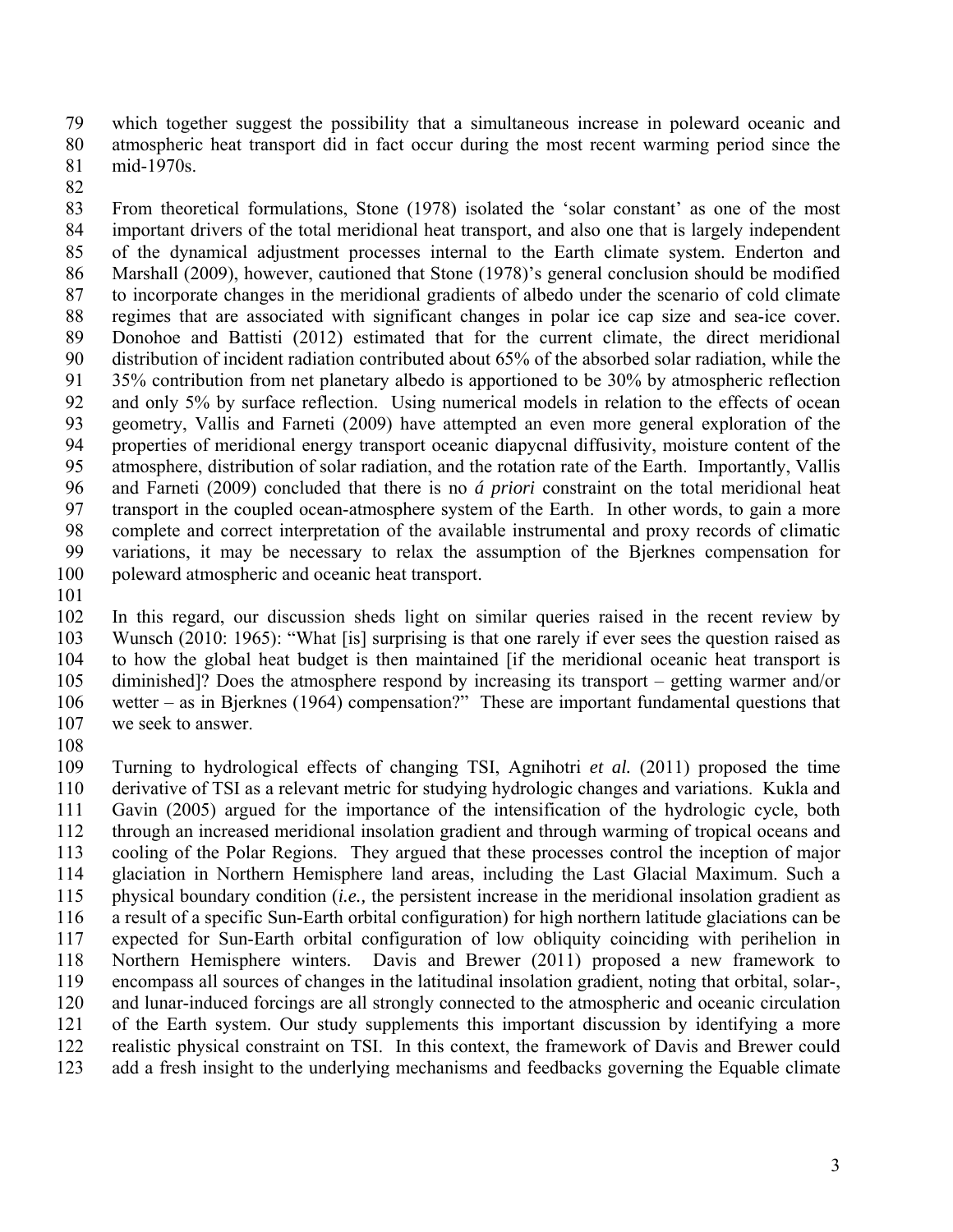124 dynamics<sup>1</sup> of the Eocene (35 to 55 million years ago) and late Cretaceous (65 to 100 million 125 years ago) warm epochs (*e.g.*, Sluijs *et al.* 2006; Greenwood *et al.* 2010; Eberle and Greenwood 126 2012; Kroeger and Funnell 2012; Pross *et al.* 2012). Observations suggest that the direct 127 modulation of the total ocean-atmospheric meridional heat transport by changes in TSI is rooted 128 in the intrinsic variability of the Sun's magnetic activity. Therefore, our proposed mechanism 129 provides an efficient and realistic way to warm the high-latitude polar regions and mid-latitudes 130 that does not create concomitantly large temperature changes in the tropics. To explain the Early 131 Eocene warming, for example, Huber and Caballero (2011) were forced to postulate perhaps 132 unrealistic atmospheric CO<sub>2</sub> levels of 2240 or even 4480 ppm for the Early Eocene (see Hong 133 and Lee 2012 on the paleo-CO<sub>2</sub> constraints of no more than 1500 ppm) that warmed not only the 134 Arctic and Antarctic regions but also the tropics significantly (up to 40-50°C were simulated in 135 the tropics). We may add that with the new palynological evidence that confirms mild winter 136 temperatures greater than 10°C at Wilkes Land coast, Antarctica during the early Eocene epoch 137 (Pross *et al.* 2012), our hypothesis of an efficient TSI-induced modulation and control of the 138 equator-to-pole heat transports should be seriously considered.

139

## 140 **2. TSI and Northern Hemisphere EPTG Data: Sources and Physical Motivations**

141

142 The solar radiation parameter adopted here is based on the comprehensive reconstruction of total 143 solar irradiance (TSI) by Hoyt and Schatten (1993), which derives from multiple solar activity 144 proxies (see discussion below). Scafetta and Willson (2009; 2012, private communication) have 145 updated and re-scaled this TSI series through 2010. Note that since 1979, satellite-based cavity 146 radiometers have measured the absolute level of TSI to lie between 1360 and 1375  $\text{Wm}^2$ , while 147 physical modeling yields a theoretical value of 1379.9 Wm<sup>-2</sup> (Fontenla *et al.* 2011). We have 148 used the newer value of TSI obtained by ACRIM-3 (Active Cavity Radiometer Irradiance 149 Monitor-3) which indicates that from 1979 to 2011, TSI ranged between 1360 and 1363 Wm<sup>-2</sup> 150 (Willson 2011). This value is consistent with the suggested calibrated values of about 1361 Wm<sup>-2</sup> 151 by the PREMOS (Precision Monitoring Sensor onboard the PICARD satellite mission) 152 experiments (W. Schmutz 2012, private communication<sup>2</sup>) and also with the value of  $1360.8 \pm 0.5$ 153 Wm<sup>-2</sup> estimated by Kopp and Lean's (2011) Total Irradiance Monitor (TIM). Based on their 154 comprehensive nature, we believe the estimates from Hoyt and Schatten/Scafetta and Willson to 155 be the most reliable estimates of TSI currently available (see further discussion below).

156

 $\overline{a}$ 

157 The impact of uncertainties in the absolute value of TSI on globally-averaged surface air 158 temperature, or on the derived EPTG, is not discussed in detail here. Nevertheless, an 159 acknowledgement of the uncertainty in TSI is a prerequisite for the proper assessment of the 160 dynamic evolution of the weather-climate system. In addition, knowledge regarding the long-161 term variation in solar spectral irradiance (*e.g.*, see discussion of the impacts of solar UV 162 variations on the response of the coupled stratosphere-troposphere chemistry and dynamics in

<sup>&</sup>lt;sup>1</sup> Farrell (1990) pointed out that the thin Earth's atmosphere is remarkably effective in transferring heat between the equator and pole. Without the poleward dynamic heat flux and heat flux divergence, the equator-to-pole temperature gradient is estimated to be 109°C with a very warm equator of 50°C. Farrell notes that because of the short (less than monthly) time scale of radiative forcing in a non-rotating atmosphere, EPTG should be even much smaller than what is observed today. Thus, the puzzle for the Earth's climate system is indeed "not that equable climates occur, it is that they are not the norm."  $(p. 2987)$ 

<sup>&</sup>lt;sup>2</sup> Werner Schmutz is PI of PREMOS/PICARD; this also was noted on page 5 of the PMOD/WRC 2010 Annual Report.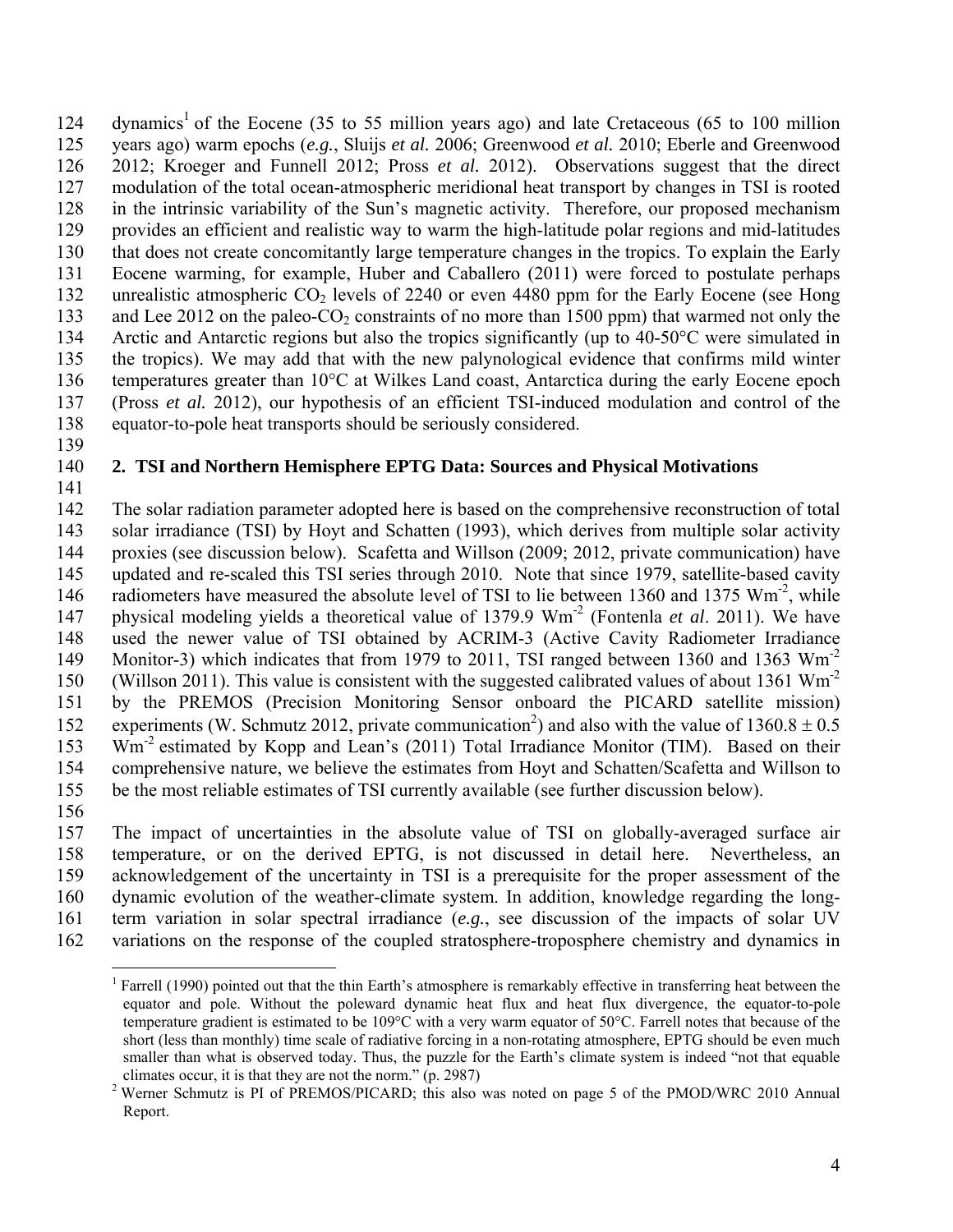163 Soon 2009; Gray *et al.* 2011; Hood and Soukharev 2012), such as reported by Fontela *et al.* 164 (2011), must be incorporated into future studies to progress our understanding of sun-climate 165 relationships.

166

167 Before 1979, TSI was reconstructed using proxies for solar magnetic activity and its variability, 168 including empirical results from long-term monitoring of Sun-like stars (Baliunas *et al.* 1995; 169 Lockwood *et al*. 2007; Hall *et al.* 2009). Our reason for choosing the TSI reconstruction from 170 Hoyt and Schatten (1993) is mainly because their work involves the most diverse types and 171 ranges of proxy values for solar irradiance estimation – sunspot cycle amplitude, sunspot cycle 172 length, solar equatorial rotation rate, fraction of penumbral spots, and the decay rate of the 173 approximate 11-year sunspot cycle. Their assumption was that each of these slightly different 174 proxies will most likely capture some part of the underlying factors responsible for modulating 175 the solar magneto-convection-induced processes that affect TSI. In an *á priori* sense, we note 176 that all these magneto-fluid dynamical processes on the Sun need not strictly follow an 11-year-177 like cycles of high-and-near-zero in sunspot numbers as that specified artificially by the 178 paleoclimate modeling community (see Figure 5 of Schmidt *et al.* 2011). We judge that this 179 multi-proxy approach to TSI reconstruction is more likely to be consistent with the physical 180 modeling of solar irradiance outputs of Fontenla *et al*. (2011), who adopted as many as nine solar 181 features<sup>3</sup> describing the range of magnetic fields in the networks and active regions. Moreover, 182 the TSI reconstruction by Hoyt and Schatten (1993) may facilitate a more self-consistent study of 183 the multi-decadal modulation of the EPTG because the solar equatorial rotation rate exhibits 184 considerable change in the early 20th century (see Figure 1 of Hoyt and Schatten 1993).

185

186 Moreover, the TSI reconstruction of Hoyt and Schatten (1993) using multiple solar-variability 187 proxies is more consistent with the work of Fontenla *et al.* (2011) than other TSI reconstructions, 188 which are often based on a model with sunspot blocking and faculae brightening, or alternatively, 189 are based solely on geomagnetic activity indices. Evidence suggests that even the "quiet" part of 190 the Sun may simply consist of small-scale magnetic fields that vary in both mean strength and 191 spatial distribution which in turn may or may not relate to the dark magnetic spot activity 192 variations (Caccin *et al.* 1998; Schuhle *et al.* 2000; Trujillo Bueno *et al.* 2004; Orozco Suarez *et*  193 *al.* 2007; Kleint *et al.* 2010; Schnerr and Spruit 2011; Orozco Suarez and Rubio 2012; Stenflo 194 2012; Stenflo and Kosovichev 2012).

195

196 It is relevant to note that in Shapiro *et al.* (2011), the amplitude of the total solar irradiance 197 change between the Maunder Minimum and current conditions was determined to be  $6 \pm 3$  Wm<sup>-2</sup> 198 – a value significantly larger than estimates by some other authors but in good agreement with 199 the estimate of Zhang *et al.* (1994), based on their study of the Sun and other Sun-like stars. The 200 results of Shapiro *et al.* (2011) are consistent with the amplitude of total solar irradiance used 201 here that was deduced independently by Hoyt and Schatten (1993). Another recent paper by 202 Judge *et al.* (2012), however, argued that the TSI estimates by Shapiro *et al.* (2011) may have 203 been overestimated by a factor of two which further adds to the uncertainty to the correct 204 estimate for the amplitude of TSI variations over the past 400 years.

205

 $\overline{a}$ <sup>3</sup> These features are (1) Dark quiet-Sun inter-network, (2) Quiet-Sun inter-network, (3) Quiet-Sun network lane, (4) Enhanced network, (5) Plage (that is not facula), (6) Facula (i.e., very bright plage), (7) Sunspot umbra, (8) Sunspot penumbra and (9) Hot facula.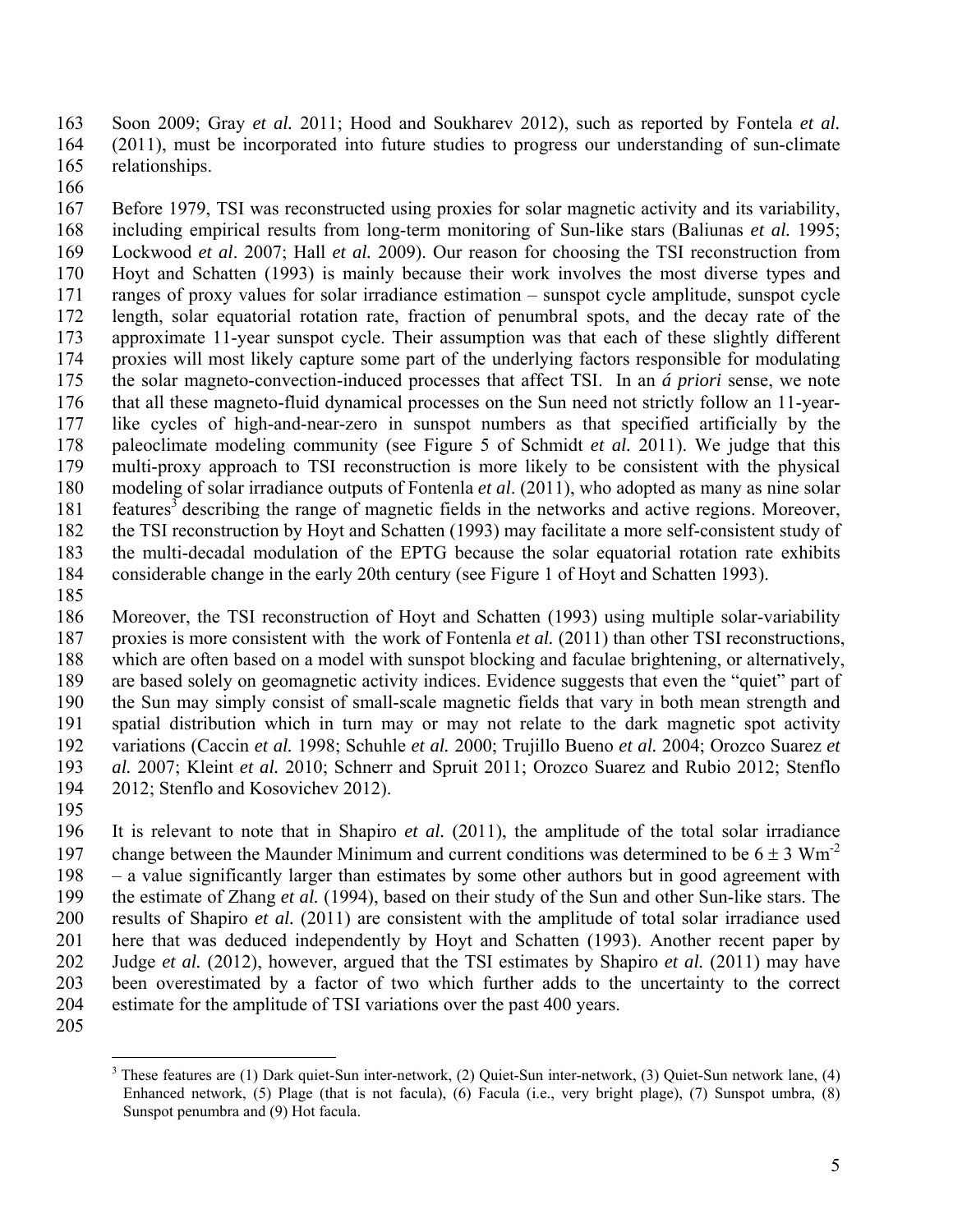206 Instead of using mean global air temperature, as is the usual choice, our primary motivation for 207 considering the EPTG is that EPTG constitutes a more fundamental description/expression of the 208 global climate system and of climate dynamics in general (see Lindzen 1994; Karamperidou *et al.* 209 2012; Weng 2012a). Lindzen (1994) interpreted the global mean surface temperature to be 210 simply a residual product of the change in the Equator-to-Pole temperature distribution while, 211 importantly, the EPTG contains more useful information on climate dynamics than does the 212 global mean air temperature. The new theoretical analyses by Rose and Ferreira (2012) tend to 213 support this interpretation. Furthermore, Karamperidou *et al.* (2012:4156) highlighted the fact 214 that "the magnitude of the post-1976 trend of [EPTG] is not as striking as the one of the global 215 mean temperature anomalies during the same period … rather, it is comparable to [the EPTG] of 216 the 1870-1940 period." A recent study of sea-level pressure and sea surface temperature by van 217 Loon *et al.* (2012) identifies a relatively steeper pressure and temperature gradient between the 218 Arctic and lower latitude regions of the Atlantic during the 1878-1944 interval compared to the 219 much weaker or reduced gradient at the 1944-2008 period. van Loon *et al.* (2012) interpreted 220 this result to indicate the clear dependence of the surface pressure and temperature gradients (and 221 hence the strength and intensity of the quasi-stationary wave and baroclinic eddies in the North 222 Atlantic region) on the phases of the 80-100 years Gleissberg solar activity cycles.

223

224 We also note that the derived EPTG may offer a superior interpretation and attribution of the 225 processes responsible for the changes in global air temperature that have been observed since 226 1976. The EPTG probably is the best available index/proxy for the 1979-1998 warming, 227 especially when one considers the great complexity and difficulty involved in removing potential 228 non-climatic or socio-economical influences from the surface thermometer data records (*e.g.*, 229 McKitrick and Michaels 2007; Fall *et al.* 2011; McKitrick and Tole 2012).

### 231 **3. Calculation of the EPTG**

232

230

233 To calculate the EPTG indices, we have modified the method used by Jain *et al.* (1999) and 234 Karamperidou *et al.* (2012) by deleting the areal weighting. Our rationale is that we are 235 interested in the gradient that exists in the meridional direction only. Thus, each latitudinal band 236 is averaged in the zonal direction and the EPTG is calculated as the slope of these zonal averages. 237 Mathematically, this is equivalent to an unweighted regression slope,

238

$$
EPTG = \frac{\sum_{i=1}^{n} (T_i - \overline{T})(\theta_i - \overline{\theta})}{\sum_{i=1}^{n} (\theta_i - \overline{\theta})^2}
$$
(1)

240

241 where  $\theta_i$  is the latitude and  $T_i$  is the temperature of the *i*<sup>th</sup> zonally-averaged grid box (*n* total 242 boxes) and the overbar indicates a hemispheric/latitudinal band average. The summation holds 243 over all the 72x18 longitude-latitude boxes available from the gridded  $5^{\circ}x5^{\circ}$  surface air 244 temperature database of the University of East Anglia. By including latitudinal weights to 245 account for areal averaging, as applied by Jain *et al*. (1999), the tropics are given undue and 246 unwarranted influence (*i.e.*, one half of the Northern Hemisphere lies between 0° and 30°N) 247 which obscures the true meridional gradient. Again, we stress that we are interested in 248 computing the Equator-to-Pole temperature *gradient*, which is independent of the decreasing 249 area toward the Pole. Thus, the areal weighting used by Jain *et al.* (1999) and Karamperidou *et*  250 *al.* (2012) is not appropriate for our analysis and has been removed.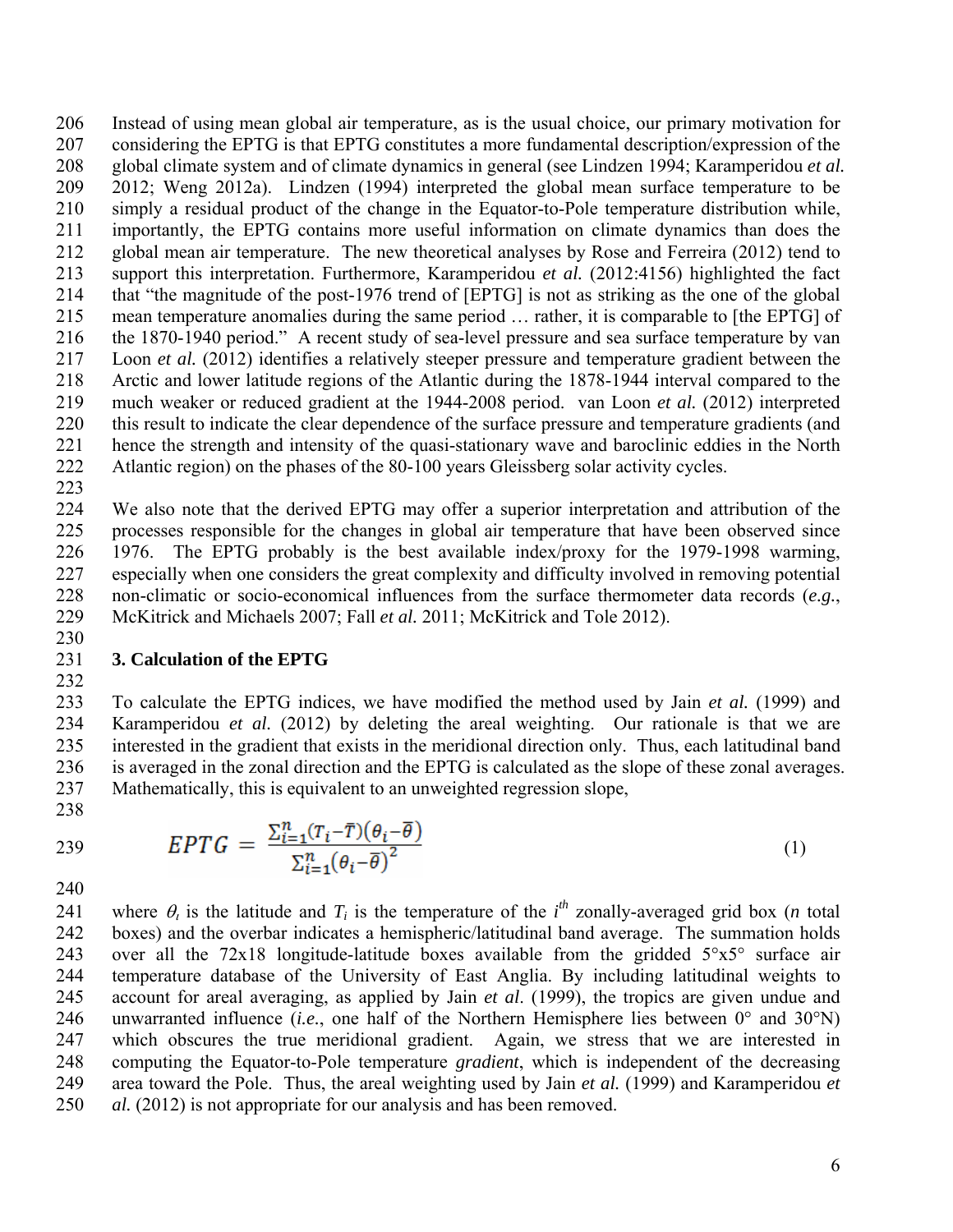## 251

252 Other formulations of the EPTG exist (see Figure 5 of Davis and Brewer 2011). Gitelman *et al.* 253 (1997) defined their 'meridional temperature gradient' as the difference in temperature between 254 the 30° to 35° latitudinal band and the 50° to 55° latitudinal band, later changing this to range 255 between the 0° to 25° latitudinal band and the 65° to 90° latitudinal band (Rind 1998; Gitelman 256 *et al.* 1999). Braganza *et al.* (2003) defined the EPTG as the temperature difference between the 257 22.5° to 37.5° latitudinal band and the 52.5° to 67.5° latitudinal band. We argue that the 258 calculation of a hemispheric slope is preferable to the rather arbitrary selection of latitudinal 259 bands for, as Gitelman *et al.* (1999:16709) noted, the EPTG "is sensitive to the choice of 260 latitudes used to define it" with "substantial differences in behavior on timescales from 261 interannual to multidecadal." These points also are well-taken by Jain *et al.* (1999), who note 262 that observational data are sparse poleward of about 70°N and equatorward of about 15°N, which 263 adversely affects the calculation of the gradient. To remedy this, we have further examined the 264 gradient from 0° to 30°N, 30°N to 60°N, and 60°N to 90°N, in addition to the entire hemisphere, 265 to identify relative contributions and to examine data inconsistencies in these regions. Note too 266 that these other formulations of the EPTG are consistent with our modification of Jain *et al.*  267 (1999) to remove the adjustment for the decreasing area toward the Pole.

268

269 An arguably better measure of the EPTG – calculation of the temperature difference between the

270 tropical surface and the polar upper-troposphere/tropopause – was proposed by Lindzen (2012). 271 Lindzen's argument is that this metric better measures the meridional transport of heat along 272 isentropic surfaces (see Figure 10 of his paper) as poleward transport of energy occurs through 273 baroclinic eddies. We will examine this measure and its relationship to TSI in a subsequent 274 paper.

275

276 Monthly, seasonal, and annual mean values of the EPTG were calculated using the gridded 1850- 277 to-2010 instrumental surface temperature record available from the University of East Anglia's 278 Climatic Research Unit (HadCRUT3 – Brohan *et al.* 2006; Rayner *et al.* 2006; downloaded 279 August 16, 2009). We place less emphasis on the early part of the record (prior to 1920) due to 280 the sparseness of the data; most notably, poor spatial sampling in the Arctic region. It is worth 281 noting that other researchers have also limited their analysis to exclude the early years – 282 Gitelman *et al.* (1999) started after 1854, while Gitelman *et al.* (1997), Rind (1998), and 283 Braganza *et al.* (2003) began in 1880 and Jain *et al.* (1999) began in 1898. Though other 284 observational databases could have been used, Gitelman *et al.* (1999) achieved nearly identical 285 results using both HadCRUT3 data and the GISS dataset (Hansen and Lebedeff 1987). Details 286 of our computation of EPTG metric, and the sensitivity and comparison of the metric with other 287 data records (*i.e.*, the 20<sup>th</sup> century reanalysis of Compo *et al.*, 2011, and the University of 288 Alabama-Huntsville MSU lower troposphere temperature dataset) will be reported in a separate 289 paper.

290

291 To emphasize multi-decadal variation, a ten-year running mean filter was applied to the raw 292 EPTG series only (but not to the TSI series). We further note that our main focus is to study 293 physical relationships between solar irradiance and climate dynamics on multidecadal timescales 294 and a ten-year running mean filter specifically avoids effects related to short-term weather 295 variability. Soon (2009) and Soon *et al.* (2011) provide additional physical arguments for 296 separation of the multidecadal-to-centennial scale variability from weather variability. Note that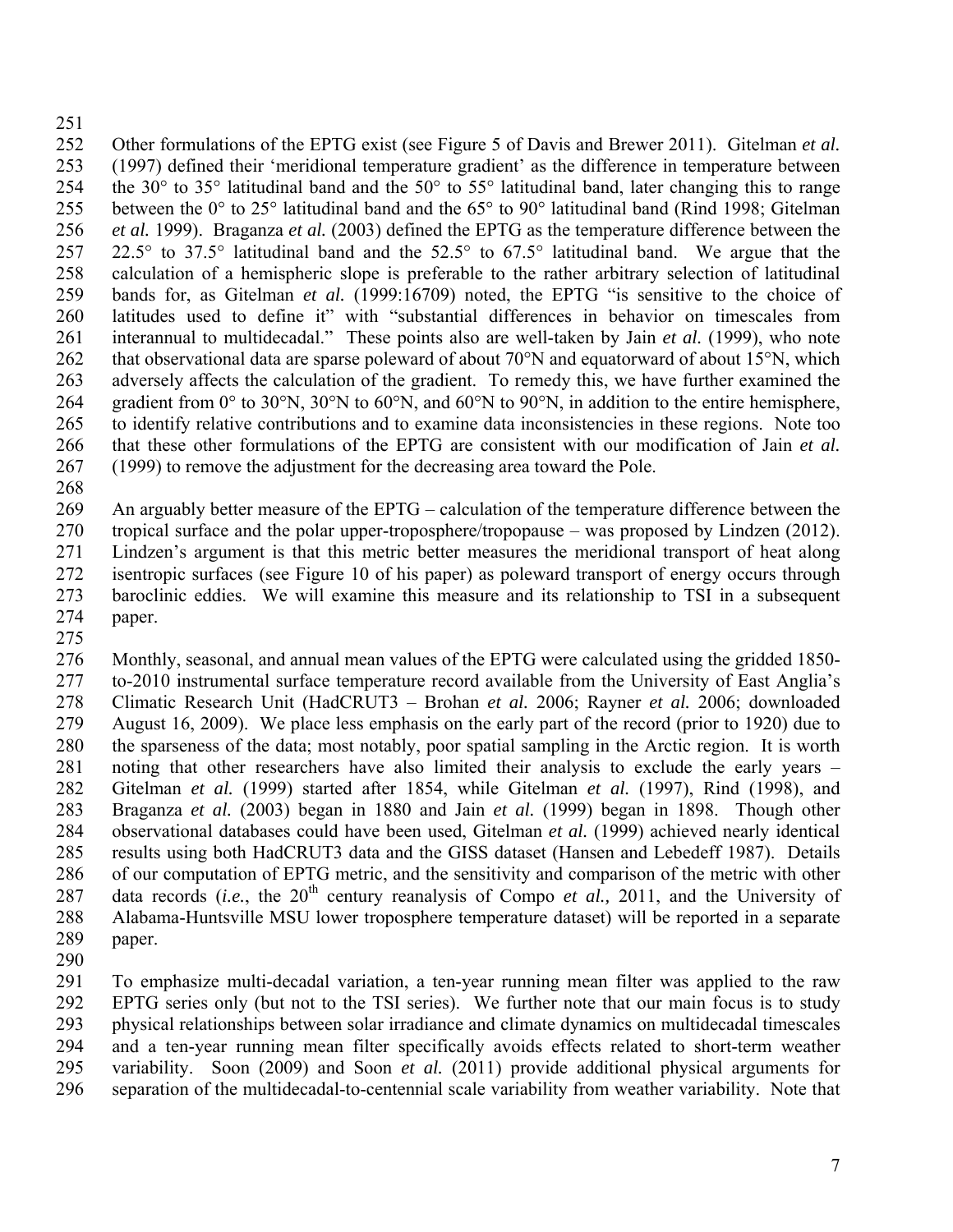297 the TSI series is not smoothed as there is a strong eleven-year solar cycle that might be aliased 298 into lower frequency signals if it were smoothed. Ultimately, the distinction between the so-299 called "top-down" solar forcing-climatic response scenario from the "bottom-up" scenario will 300 be likely important and useful. This is because the "bottom-up" solar-climatic connection 301 pathway may operate more efficiently and dominantly in the multidecadal to centennial 302 timescales while the "top-down" scenario will more obviously manifest under the powerful 303 control of the 11-year solar irradiance contrasts between the 11-year solar activity maxima and 304 minima (see Hood and Soukharev 2012; van Loon and Meehl 2012 and references therein).

305

306 It is important to note that since the HadCRUT3 data are anomalies from a standard period, our 307 values of the EPTG are anomalies from the average Equator-to-Pole temperature gradient, which 308 is strongly negative (*i.e.,* the Pole is colder than the Equator) and on the order of -0.5°C/degree 309 latitude. Positive values therefore indicate gradients which are less negative (warmer Pole and/or 310 colder Equator) while negative values indicate an enhanced EPTG (warmer Equator and/or 311 colder Pole).

312

313 Correlation can be problematic when temporal autocorrelation is high, as is often the case with 314 many environmental variables (*e.g.*, Yue *et al.* 2002; Hamid 2009; 2011). Yue *et al.* (2002) and 315 Hamid (2009; 2011) argue that non-parametric correlation coefficients such as Spearman's Rho 316 (Spearman 1904) or Kendall's Tau (Kendall 1938) are preferable to the often-used Pearson's 317 Product-Moment Correlation Coefficient. We agree with such concerns and, to remedy this 318 potential problem, we have employed both the Coefficient of Determination (*i.e.,* the square of 319 the Pearson Product-Moment Correlation Coefficient) and Kendall's Tau to judge the magnitude 320 of the statistical correlation. In addition, we have limited the correlation analysis to the period 321 from 1880 to 2010 to reduce the impact of the early, data-sparse years (*i.e.*, 1850 to 1879).

322

323 Due to serial autocorrelation in the data, assessment of statistical significance must include its 324 effect on the coefficients. Here, we use an 'effective sample size' to accommodate temporal 325 autocorrelation by augmenting the 'effective degrees of freedom' (see Laurmann and Gates 326 1977; Thiebaux and Zwiers 1984). Rather than simply using the total number of years minus 327 one as the degrees of freedom, autocorrelations determined that independence occurred at a lag 328 of fourteen years. This reduced our 'effective sample size' to ten rather than the 131 years of the 329 record (*i.e.*, 1880 to 2010). Thus, the 'effective degrees of freedom' that we used to assess 330 statistical significance reflects this smaller sample size.

331

## 332 **4. Results and discussion**

333

334 The relationship between the TSI and the annual-mean Northern Hemisphere EPTG over the 335 instrumental surface air temperature period from 1850 to 2010 (Figure 1) shows that variation in 336 TSI can explain 36% of the yearly mean EPTG with a Kendall's Tau of 0.43. The explained 337 variance increases to 70% and Kendall's Tau increases to 0.63 when a ten-year running mean is 338 applied to smooth the EPTG (which accentuates multi-decadal-scale variation; see Table 1). 339 Soon (2009) and Soon *et al.* (2011) have previously shown that variability at multi-decadal 340 timescales on the order of 40 to 80 years is prominent in most solar and climatic records.

341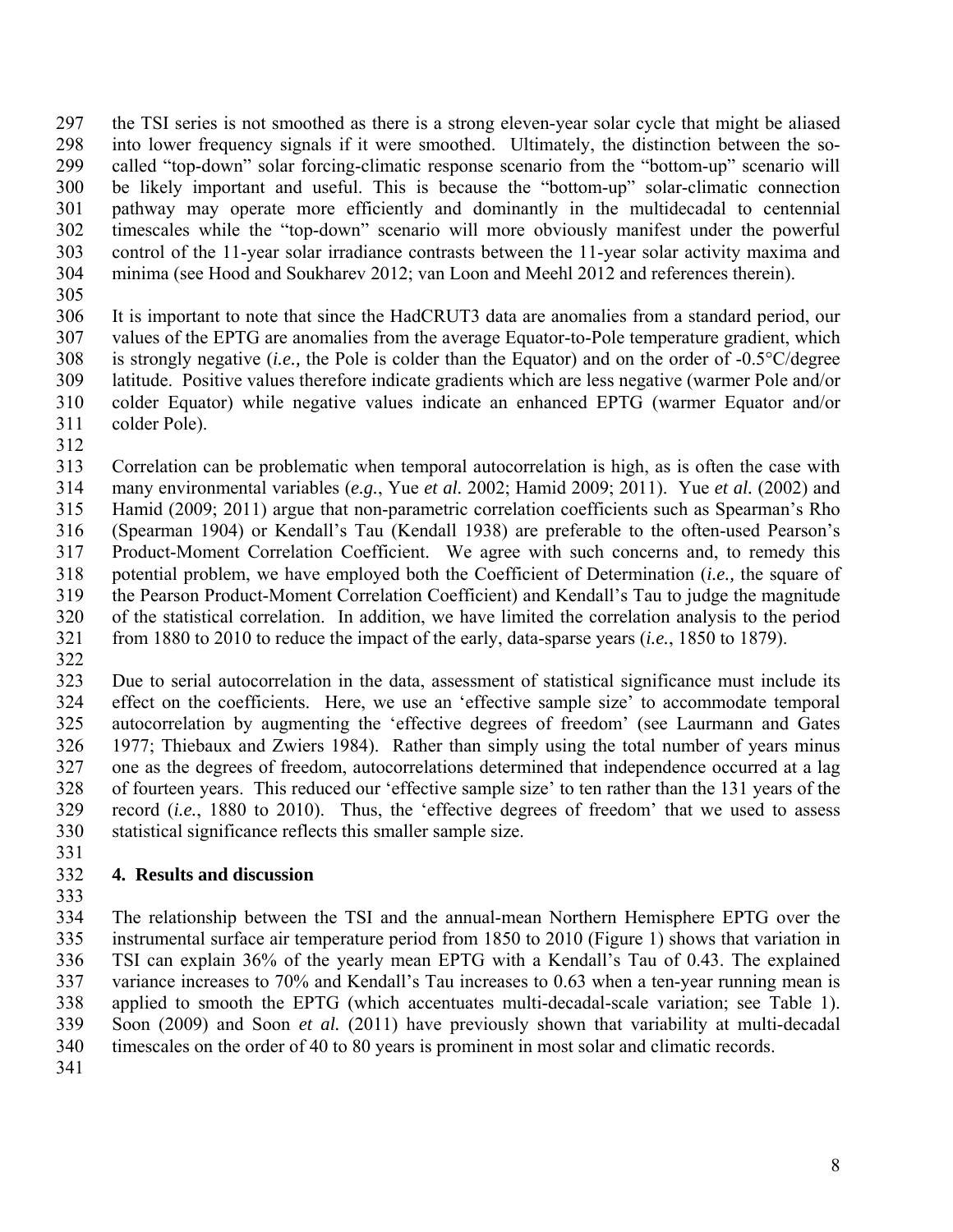342 Figure 2 offers evidence that the multi-decadal variation in the Northern Hemisphere EPTG is 343 more prominently expressed in the 60°N to 90°N zonal band, with most of the variability in the 344 Northern Hemisphere EPTG being caused by the variability in the polar region (*i.e.*, 89% of the 345 variance explained in the ten-year smoothed time-series). This strong latitudinal dependence of 346 the TSI-EPTG relation is expected owing to relatively faster thermal responses at the 60-90°N 347 bands than the mid-latitude (30°N to 60°N) and tropical (0° to 30°N) bands. The statistical 348 analyses reported in Table 1, however, suggest that the correlations between TSI and latitudinal 349 surface temperature gradients computed over the midlatitude bands (30°N to 60°N), especially 350 for the spring season, are also statistically robust and hence physically plausible. We note that 351 the lack of statistical correlation between the EPTG and TSI within the tropical band  $(0^{\circ}$  to 352 30°N) does not contradict our hypothesis. Consequently, we examine a possible connection 353 between the Northern Hemisphere EPTG and the strength of the northern component of the 354 tropical Hadley circulation as deduced by Liu *et al.* (2012) below.

355

356 When grouped into winter (DJF), spring (MAM), summer (JJA), and autumn (SON), the 357 relationship between TSI and the EPTG shows that despite large interannual variability, multi-358 decadal-scale oscillations are quite prominent in the winter and spring and, more surprisingly, in 359 summer as well (Figure 3). About 60% of the variation in the ten-year smoothed EPTG for 360 these three seasons can be explained by the TSI and the value of Kendall's Tau lies between 0.51 361 and 0.58 (Table 1). Variability at the 40- to 80-year time-scale is well-represented during the 362 summer despite high solar incidence angles over the Northern Hemisphere which should produce 363 weaker temperature contrasts between the tropics and the high Arctic.

364

365 The Coefficients of Determination (*i.e.*,  $r^2$ ) between TSI and the seasonal air temperature 366 gradients between the Equator and the Arctic are consistent with the results of Soon (2005) and 367 other seasonal energy budget studies of Arctic surface temperatures (*e.g.*, Semmler *et al.* 2005). 368 Moreover, additional multi-decadal climate signatures have been discovered in the Arctic and 369 nearby impacted and remotely teleconnected regions (see Soon 2009; Soon *et al.* 2011). Soon *et*  370 *al.* (2011) found an unexpected multi-decadal summer climate connection with TSI over East 371 Asia that they interpreted as forced by the circum-global teleconnection pattern of summer 372 circulation (Ding and Wang 2005). We wish to add that the emphasis on summer season-373 associated climate dynamics may have empirical supports from paleoclimate proxy data where 374 relative variations in summer temperature on multidecadal to centennial timescales are often 375 found to be larger than those during winter season (see e.g., Jiang *et al.* 2005; Kamenos 2010). 376 Cohen *et al.* (2012) described a recent phase of boreal winter cooling between 1988 and 2010 377 that was likely preconditioned and forced by warming tendencies in the preceding summer and 378 autumn seasons. Alexeev *et al.* (2012) noted that the persistent 1960s to 1980s Arctic cooling 379 tendency in the upper troposphere and lower stratosphere switched to a warming tendency 380 around 1990 (see Figure 7 in their paper). The authors suggest that this switch is consistent with 381 the well-known multi-decadal variations in near-surface-subsurface climatic and oceanographic 382 conditions that dominate the Arctic and North Atlantic. An exciting challenge for the future is to 383 establish a sound model for the physical processes that underlie the observed empirical 384 correlations between TSI and EPTG.

385

386 We argue that the strength and physical consistency of the observed sun-climate relationship 387 suggests strongly that a causal link exists. We have provided evidence that the association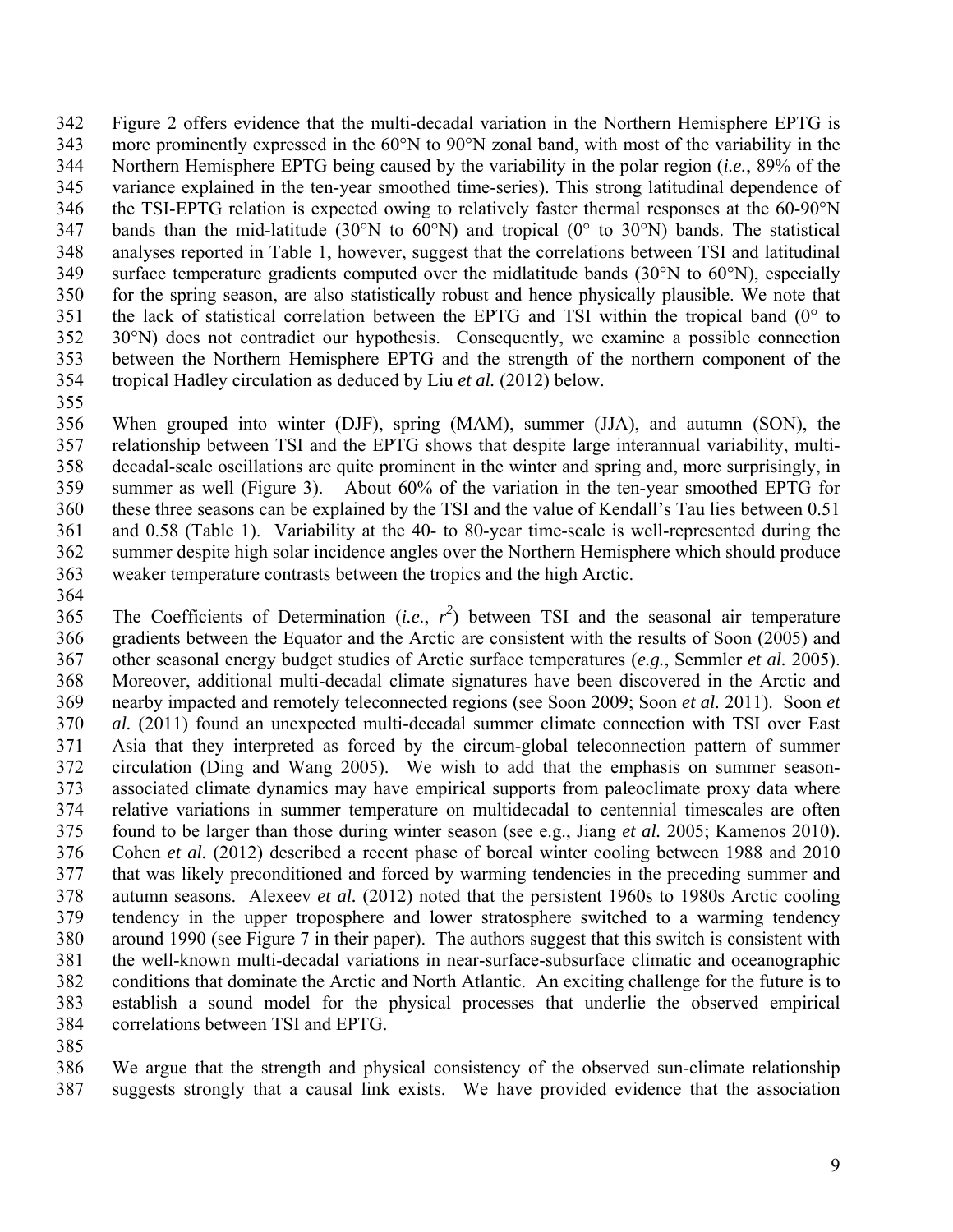388 between TSI and EPTG may be more than just a random chance occurrence. Thus, the following 389 interpretations are proposed and a possible testable consequence of putative physical 390 relationships is suggested.

391

392 We contend that the observed relationship between TSI and EPTG in this paper is based upon the 393 latter representing the large-scale thermal and dynamical relaxation response of the coupled 394 ocean-atmosphere climate system to incoming solar irradiance. Soon *et al.* (2011) posited 395 evidence of just such a Sun-climate link operating in the East Asian monsoonal region. The 396 empirical evidence shown in Soon *et al.* (2011) supports the idea that multi-decadal variation of 397 incoming solar radiation is not limited solely to TSI (or the top-of-the-atmosphere solar 398 insolation). Rather, the intensity of solar radiation reaching the surface has a persistent multi-399 decadal oscillatory character that depends on the nature of changing atmospheric transmissivity, 400 including the effects of clouds, pollution, aerosols, *etc.*

401

402 Our premise, therefore, is that as TSI increases, the projected insolation gradient between the 403 tropic and Arctic regions increases proportionately, thereby leading to an increase in the 404 poleward atmospheric and/or oceanic heat transport<sup>4</sup> which decreases the surface temperature 405 gradients between the Equator and the Arctic (*i.e.*, towards more positive values of the EPTG 406 index shown in Figures 1, 2 and 3). In contrast, the poleward heat transport decreases when 407 TSI decreases thus causing an increase in the Equator-to-Arctic temperature gradient<sup>5</sup> (*i.e.*, 408 towards more negative values of the EPTG index). Although multi-decadal scale changes in TSI 409 are only on the order of a few tenths of a percent (see summary discussion in Section 2), these 410 changes represent an actual increase/decrease in the total radiative energy being added 411 to/subtracted from the climate system, not simply a mere redistribution of solar energy (*i.e.,* with 412 no large net change in incoming solar radiant energy) as occurs through Sun-Earth orbital 413 changes at 19-to-23 kyr, 41 kyr to 100 kyr time-scales (*i.e.*, Milankovitch variables). This 414 suggests a physical basis for a direct increase or decrease in the total poleward energy transport 415 as a result of direct variations in the incoming solar radiation. We add that our postulated 416 mechanism may be able to provide the necessary increase (rather than decrease) in "energy" or 417 "heat" that is needed for the production of glacial epochs, as originally proposed by Tyndall 418 (1872) and Croll  $(1890)^6$  and as more recently highlighted in Kukla and Gavin (2005), who 419 focused solely on orbital-induced modulation of the incoming insolation.

 $\overline{a}$ <sup>4</sup> In this, our initial study and analysis, the specific effects from local and regional insolation gradients that may potentially drive and/or modulate specific atmospheric and oceanic circulation phenomena will not be discussed. For example, Lindzen and Pan (1994) pointed out the mechanism in which orbital control on the off-equator maximum heating in the summer hemisphere can lead to strong modulation of the Hadley circulation intensity and hence lead to a significant modulation of the equator-to-pole heat fluxes in the opposing winter hemisphere. Please also see also the new discussion paper by Liu et al. (2012) where the evidence for the variations in the strength and width of the Hadley Circulation on multidecadal to centennial scales is given.

<sup>&</sup>lt;sup>5</sup> Here, we argue that TSI drives the insolation gradient and the EPTG is the relaxation response.

<sup>&</sup>lt;sup>6</sup> From Kukla and Gavin (2004:28), we find that Tyndall (1872:154) noted that "So natural was the association of ice and cold that even celebrated men assumed that all that is needed to produce a great extension of our glaciers is a diminution of the sun's temperature. Had they gone through the foregoing reflections and calculations, they would probably have demanded *more* [sic.] heat instead of less for the production of a 'glacial epoch'." From Kukla and Gavin (2005:1555), we find that Croll (1890) noted that "A general reduction of temperature over the whole globe certainly would not produce a glacial epoch. Suppose the sun were extinguished and our globe exposed to the temperature of the stellar space; this would certainly freeze the ocean solid from its surface to its bottom, but it would not cover the land with ice."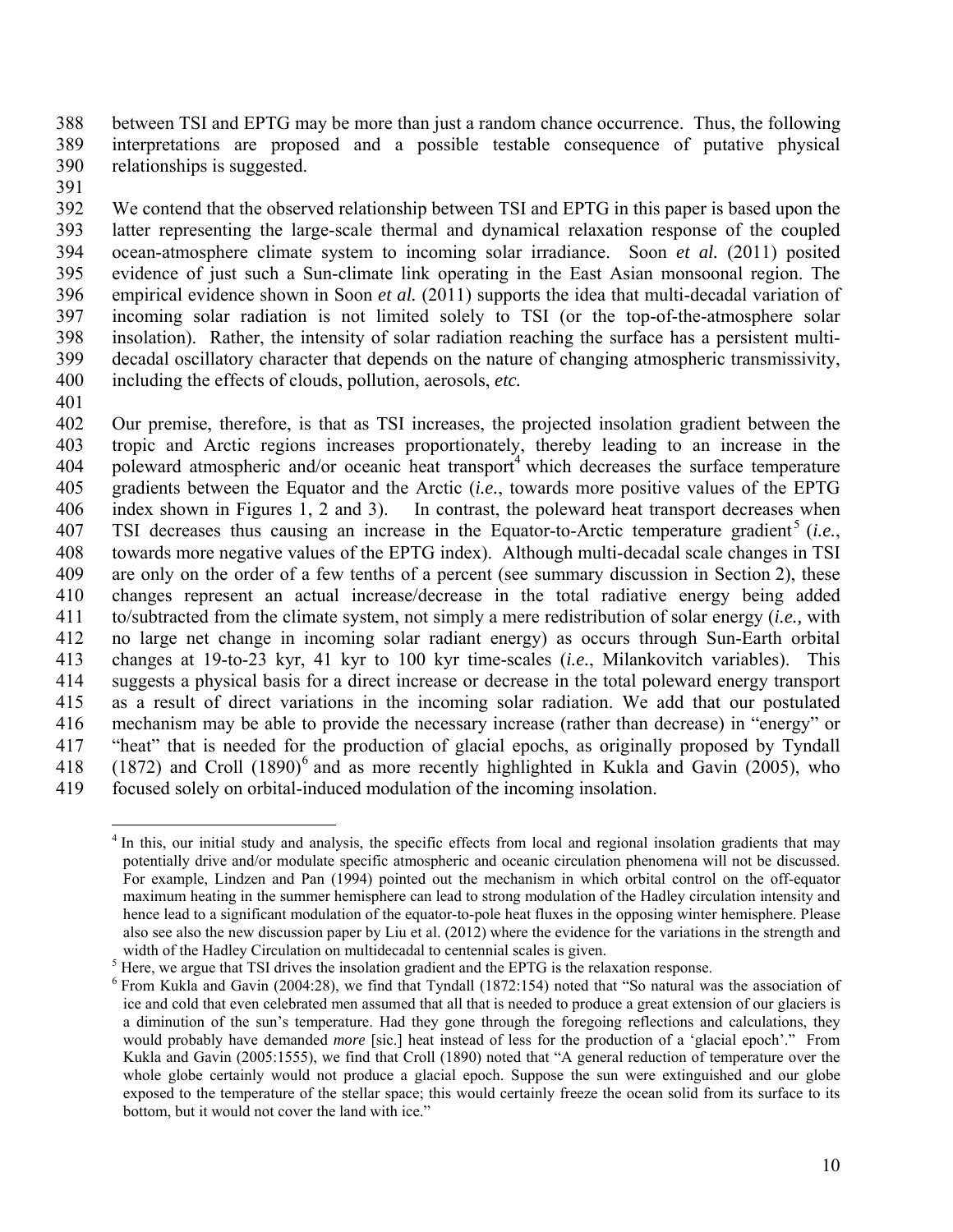### 420

421 This testable hypothesis is considered to be the key physical relationship that underlies our 422 proposed Sun-climate connection. Available empirical evidence supports an increase in both 423 oceanic and atmospheric poleward heat transport, especially in the recent warming since the 424 1980s. Thus, the goal is to reconcile these facts with the implicit assumptions of the Bjerknes 425 compensation, which assumes maintenance of a *constant* total poleward energy transport 426 controlled by an internally self-regulating inverse relation between oceanic and atmospheric heat 427 transport fluxes (see Bjerknes 1964; Shaffrey and Sutton 2006; Enderton and Marshall 2009; 428 Rose and Ferreira 2012; Zelinka and Hartmann 2012). In this regard, the observations of Czaja 429 and Marshall (2006:1509) are very encouraging: "Our results suggest that the oceanic and 430 atmospheric heat transport might themselves change rather modestly in very different climate 431 states. In other words, climate variability may be associated with only small departures from a 432 fixed background [atmospheric and oceanic heat transport] curves."

433

434 Vallis and Farneti (2009) have noted correctly that no *á priori* reason exists to suppose that the 435 total poleward heat transport must have remained constant throughout any period of Earth's 436 history. Nonetheless, surprisingly few attempts have been made to estimate the total meridional 437 heat transport of the Earth's climate system over any time scale, though over short recent periods 438 some authors have partitioned heat flow into its atmospheric and oceanic components, from both 439 *in situ* and/or satellite observations (see Trenberth and Caron 2001; Wunsch 2005). Wunsch 440 (2005) noted that the calculation of the total meridional heat transport by Trenberth and Caron 441 (2001) is ultimately based on constraints set by the Earth Radiation Budget Experiment (ERBE), 442 data that cover only three years of observations  $(1987$  to 1989).<sup>7</sup> Despite this limitation, the 443 available data indicate that the maximum atmospheric heat transport lies between  $3 \times 10^{15}$  and 444  $\,$  5 x 10<sup>15</sup> W at around 36°N, while the oceanic heat transport reaches a comparable figure 445 between 0° to about 28°N with a maximum of  $2 \times 10^{15}$  W at low latitudes (Wunsch 2005). 446 Considering a maximum total meridional heat transport of 6 x  $10^{15}$  W at around 40°N and with 447 surface area poleward of 40°N of about 5.6 x  $10^{13}$  m<sup>2</sup> (*i.e.*, about 100 Wm<sup>-2</sup>), the incoming solar radiation of about 340 W/m2 448 (*i.e.*, the solar constant divided by 4) is more than sufficient to 449 account for the poleward energy transport budget. This calculation suggests that there is no need 450 to invoke any energy "amplification" to explain solar climate forcing – as is often required and 451 discussed within a so-called "radiative forcing-feedback" framework – concerning how the solar 452 TSI or radiation can affect or modulate weather-climate changes on Earth.

453

 $\overline{a}$ 

454 Huang (2005:279) cautioned against assuming that the oceanic transport component is not 455 important beyond the tropics just because much of the atmospheric transport is in the form of 456 latent heat and because the ocean provides atmospheric water vapor that is circulated poleward<sup>8</sup>: 457 "Thus, the heat transport process starts from the ocean, and it ends in the atmosphere, so the

<sup>&</sup>lt;sup>7</sup> We note that the ERBE radiation budget data studied by Trenberth and Caron (2001) covers the interval from February 1985 to April 1989.

 $8$  The interpretive framework suggested by Huang (2005) in separating the poleward heat flux into three components – (1) atmospheric sensible heat flux, (2) oceanic sensible heat flux and (3) atmosphere-ocean-land coupled latent heat flux – is likely more physically reasonable. Huang (2005) summarized that "in both hemispheres, poleward heat flux is carried by three components that work like a relay team. In the subtropics the oceanic sensible heat flux is the dominating contributor to the poleward heat flux divergence, and in mid-latitudes the latent heat flux divergence is the dominating contributor. Finally, in high latitudes the atmospheric sensible heat flux divergence dominates."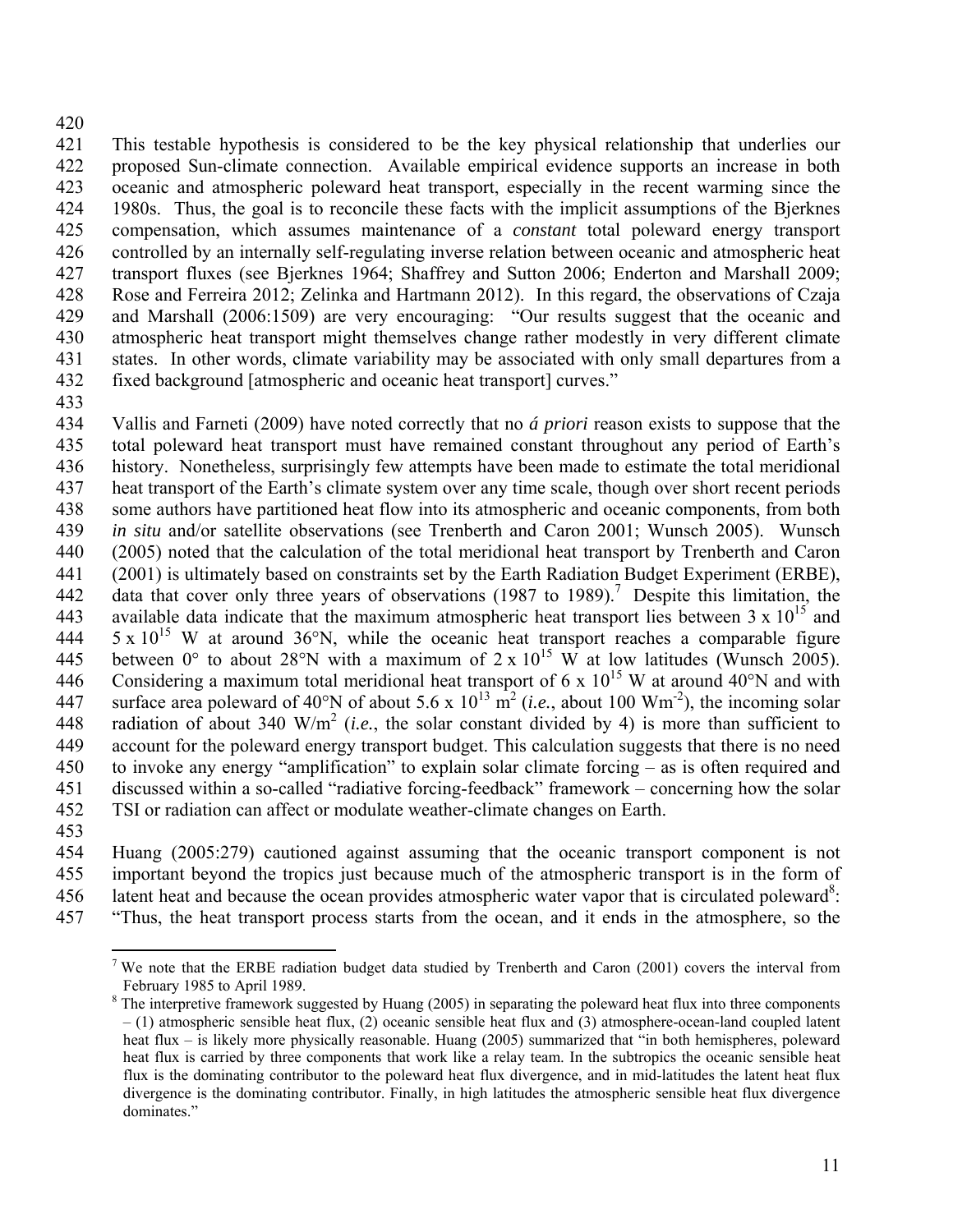458 latent heat flux loop is really a coupled mode." The new analyses of Rose and Ferreira (2012) 459 support this "relay-transport" picture of Huang (2005) in that "the climatic impact of OHT 460 [Ocean Heat Transport] depends on its effect on the greenhouse properties of the atmosphere [*i.e.*, 461 through enhanced deep moist convection within midlatitude storm tracks], rather than its ability 462 to increase the total poleward energy transport" (Rose and Ferreira, 2012:1). Huang (2005) also 463 clarified that it is not the heat flux *per se* that is important for the discussion on climate and 464 climate variability; but rather, the divergence of those heat fluxes on local and regional scales. 465 Pierrehumbert (2002) noted that despite the expected large increase in dry static energy transport 466 resulting from the high Equator-to-Pole temperature gradient during the Last Glacial Maximum, 467 the significant drop in the latent heat transport associated with the cooler subtropics led to very 468 little overall increase in the poleward heat flux transported from the tropics, as is indeed reflected 469 in some computer climate simulations (*e.g.*, Murakami *et al.* 2008).

470

471 What evidence is available to show how the atmospheric and oceanic meridional heat fluxes 472 transport energy poleward? Detailed discussion of that question is limited because it is nearly 473 impossible to accurately partition the differing sources of the heat transport associated with, *inter*  474 *alia*, the Hadley circulation, atmospheric eddies or various oceanic surface currents, and 475 subsurface meridional overturning circulation. As a first step towards that end, we are 476 nonetheless encouraged by the plausible relationship that existed between the total Northern 477 Hemisphere EPTG index and the northern component of the strength of the Hadley circulation 478 (as deduced by Liu *et al.* 2012) from 1871 to 2008.

479

480 Observational, model-derived, and theoretical/numerical analyses can also shed light on the 481 increased atmospheric poleward heat transport that must have been associated with the Arctic 482 warming during the last quarter of the  $20<sup>th</sup>$  century. Using the available observational and 483 assimilated data records, the analyses of Graversen *et al.* (2008), Smedsrud *et al.* (2008), Zhang 484 *et al.* (2008), Yang *et al.* (2010), Screen and Simmonds (2010), and Alexeev *et al.* (2012)<sup>9</sup>, 485 despite some disagreements in the details, $10$  all point to a net increase in the atmospheric heat 486 flux to the Arctic since 1979. For example, Smedsrud *et al.* (2008 – see their Figure 1a) and 487 Yang *et al.* (2010 – see their Figure 1) confirm increases in atmospheric heat transport to the 488 Arctic and in its decadal variation, respectively. Alexeev *et al.* (2012) have documented a more 489 coherent and consistent warming in the lower stratosphere (200 to 70 mb), especially above the 490 Canadian Arctic, as compared to variations in the lower and middle troposphere. They argued 491 that the warming of the lower stratosphere, and the inferred overall weakening of polar vortex, is 492 consistent with the coherent multi-decadal variability found for the Arctic and North Atlantic 493 near-surface climate and oceanic variables on timescales of 50 to 80 years. Theoretical studies 494 using mainly climate models of various complexity (Caballero and Langen 2005; Langen and 495 Alexeev 2007; Hwang and Frierson 2010; Cvijanovic *et al.* 2011; Wu *et al.* 2011; Zelinka and

<sup>1</sup> <sup>9</sup> We caution that the claim by Alexeev *et al.* (2012:217) that "Graversen *et al.* (2008) found such an elevated warming in the winter and summer temperature trends, which they argued was not strongly linked to poleward atmospheric heat transport" is opposite to what Graversen *et al.* (2008) actually concluded in their paper. Instead, Graversen *et al.* (2008:53) said that "We concluded that changes in atmospheric heat transport may be an important cause of the recent Arctic temperature amplification". 10 For example, both Screen and Simmond (2011) and Alexeev *et al*. (2012) note that an instrumental artifact arises

from the switch between two different satellite radiance databases during 1997 in the 40-year European Centre for Medium-Range Weather Forecasts Re-Analysis product. This disjunction adversely affects the reliability of atmospheric temperature profiles for the Arctic region that use this product.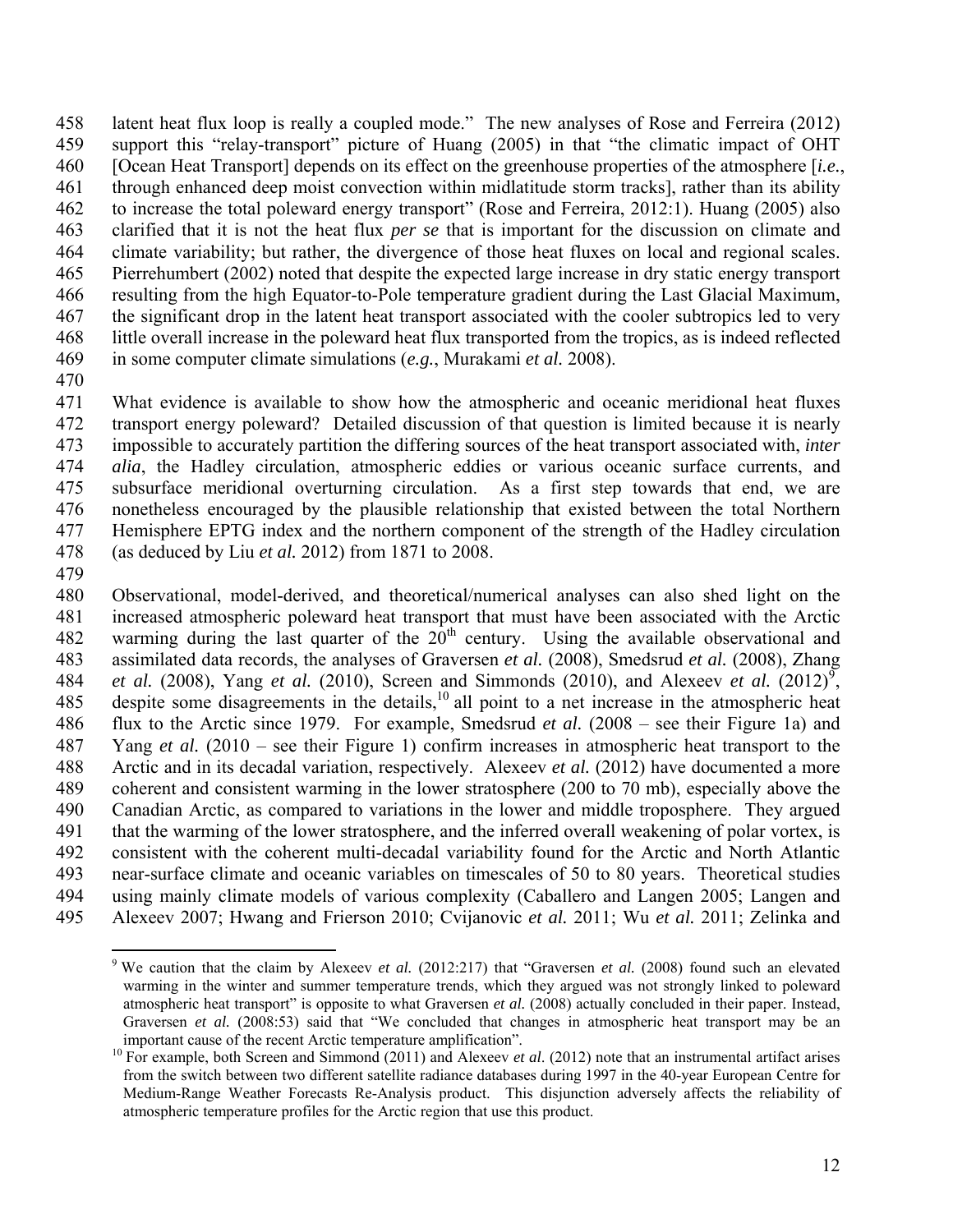496 Hartmann 2012) also confirm an increased poleward atmospheric energy transport resulting from 497 a generic global-scale warming<sup>11</sup>. Although they focused only on interannual variability, Huang 498 *et al.* (2012) also examine this issue, and suggest that the ocean exhibits a 'memory' for 499 transferring both the atmospheric angular momentum and its total energy between tropics and 500 polar regions.

501

502 The existence of increased oceanic heat transport into the Nordic Seas and its subsequent entry 503 into the Arctic Basin has been confirmed by both oceanographic observations and data-504 assimilated modeling efforts (*e.g.*, Orvik and Skagseth 2005; Polyakov *et al.* 2005; Hansen *et al.* 505 2008; Holliday *et al.* 2008; Sarafanov *et al.* 2008; Hakkinen and Rhines 2009; Jackson *et al.* 506 2010; Polyakov *et al.* 2010a; 2010b; Toole *et al.* 2010; Willis 2010; Robson *et al.* 2012). 507 Hakkinen and Rhines (2009) discuss the observational evidence from 1990 to 2007 that shows an 508 increased penetration of warm and saline subtropical waters toward the Nordic Seas which, in 509 turn, is noted as the key region that supports the Atlantic Meridional Overturning Circulation 510 (MOC), involving the creation, sinking and southward-flow of water at intermediate and deeper 511 depths. The Atlantic MOC is the main modulator of how heat and salt (freshwater) are 512 transported into and from the northern North Atlantic Ocean and the Arctic Basin (see Latif *et al.* 513 2004; 2006). Citing the observational results of Belkin *et al.* (1998), Hakkinen and Rhines 514 (2009) added that the observed oceanographic conditions and poleward penetration of the 515 subtropical warm and saline waters in the northern North Atlantic Ocean for the 1990s and mid-516 2000s were perhaps not a unique phenomenon. As they state, "A longer time series exists from 517 the Faroe-Shetland Channel which shows that even higher upper ocean salinities were 518 encountered in the 1930s until about 1940…when a major warming occurred in the Atlantic 519 subpolar zone" (Hakkinen and Rhines 2009:10). The climate modeling study of Robson *et al.* 520 (2012) suggests further that the rapid warming of the North Atlantic Ocean in the mid-1990s was 521 primarily a result of "a surge in the northward ocean heat transport". In addition, Polyakov *et al.* 522 (2005; 2010a; 2010b) have tracked how the Arctic Basin was warmed by the penetration of 523 warm and saline Atlantic waters of intermediate depths (150 to 900 meters) through the 1990s, 524 culminating with the intense warming and heating of the Arctic Ocean from below that occurred 525 in 2007.

526

527 Similarly, much research has focused on the Pacific component of Arctic water as well. 528 Shimada *et al.* (2006) documented a positive, atmospheric circulation-sea ice, motion feedback-529 induced influx of warm Pacific water that occurs in summer at relatively shallower (50 to 100 530 meters) depths and within less saline (as compared to the Atlantic intermediate-depth waters) 531 waters that flow through Bering Strait and into the Canadian Basin of the Arctic. It is this influx 532 of warm Pacific water that caused the sea surface warming and maximum melting of sea ice 533 there around 1998-2003. Woodgate *et al.* (2010) estimated that heat fluxes carried by the influx 534 of Pacific waters through the Bering Strait increased from about 2 to 3 x  $10^{20}$  J yr<sup>-1</sup> in 2001 to a 535 maximum of 5 to 6  $\overline{X}$  10<sup>20</sup> J yr<sup>-1</sup> in 2007. They suggest that the amount of heat flux was 536 "somewhat greater than the incoming shortwave solar [radiation] input into the Chukchi Sea" 537 and would have been enough to account for one-third of the 2007 Arctic sea ice loss (Woodgate 538 *et al.* 2010:5). Bourgain and Gascard (2012: 1) offer another independent data analysis when 539 they conclude:

 $11\,$ Here, only research resulting from analyses without any direct radiative forcing from increasing  $CO<sub>2</sub>$ concentrations has been cited to avoid impacts arising from changes in atmospheric constituents.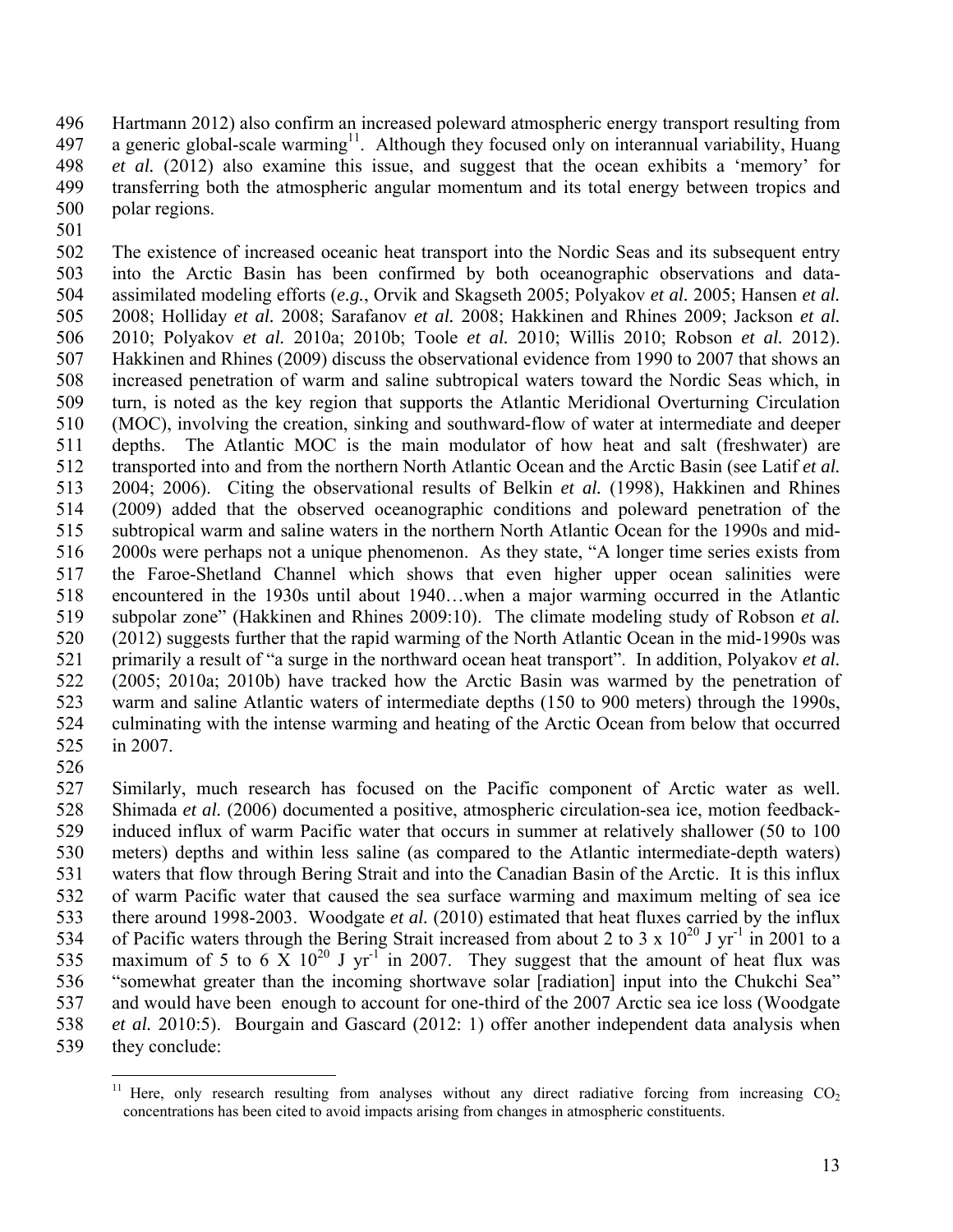540 541 "Observations confirmed the existence of warm pulses of the Atlantic water mass 542 propagating into the Arctic basin. However, no warming trend of the Atlantic 543 water in the Eurasian basin was identified over the 1997-2008 time period. In 544 contrast, the Summer Pacific water was getting warmer … [and] appears to be a 545 serious candidate for contributing partly to the drastic summer sea ice extent and 546 thickness decrease observed recently in the Arctic and in the Canadian basin in 547 particular."

548

549 Clearly, Bourgain and Gascard (2012) disagree with Polyakov *et al.* (2010a). But it is important 550 to note that Polyakov *et al.* (2010a) place strong emphasis on the importance of the role of multi-551 decadal variability within the North Atlantic and Arctic. In this sense, their conclusion is fully 552 consistent with the multi-decadal variations in both surface temperature and salinity of the North 553 Atlantic subpolar gyre that were shown by Reverdin (2010).

554

555 Despite the patchy nature of these adventitious, historical oceanographic data records, these 556 results are consistent with a simultaneous increase in both atmospheric and ocean meridional 557 heat transport in the Arctic Basin during the late  $20<sup>th</sup>$  century. Such a fact, which has yet to be 558 fully confirmed, would indicate violation of the Bjerknes compensation rules (see Czaja and 559 Marshall 2006; Shaffrey and Sutton 2006; Enderton and Marshall 2009; Vallis and Farneti 2009; 560 Zelinka and Hartmann 2012 for additional insights).

561

562 Further evidence concerning how the Equator-to-Pole heat and moisture fluxes change on multi-563 decadal to centennial timescales arises from a study by Lund *et al*. (2006). These authors found 564 that the Florida Current, and by inference the Gulf Stream, probably flowed at a substantially 565 reduced rate of about 3±1 Sv during the Little Ice Age (about 1200 to 1850 A.D.). This would 566 be consistent with a reduced poleward heat and moisture transport during a relatively cold period 567 of reduced TSI. Such an empirical deduction is not inconsistent with the qualitative scenarios 568 sketched by Mörner (2010) concerning the multidecadal-to-centennial-scale modulation of the 569 flow dynamics of the Gulf Stream, including even the increasing southward penetration of cold 570 Arctic-originated water, during cold intervals of the Little Ice Age owing to the mass, energy and 571 angular momentum readjustments from the increasing Earth rotation rate. However, the caution 572 posited by Huybers and Wunsch (2010:1) is clearly valid; namely, that "few features of the 573 paleo-circulation in any period are yet known with certainty."

574

# 575 **5. Conclusion**

576

577 We assert that strong evidence exists to support the reality of a physical Sun-climate connection, 578 as manifest in the multi-decadal co-variations of TSI and EPTG. A similar relationship also 579 exists between fluctuations in TSI and other regional-scale climate variables such as surface air 580 temperature. Our study clearly implies a necessity to account for the persistent nature of this 581 external solar irradiance forcing. Many previous studies have amply documented relevant 582 physical relationships, which range across seasonal, decadal, multi-decadal, centennial and 583 millennial timescales. The empirical relationships regarding modern climate that are shown in 584 this paper have great potential for application to the interpretation of climate variability in other 585 geological epochs, before the modern era of instrumental and satellite-borne measurements. We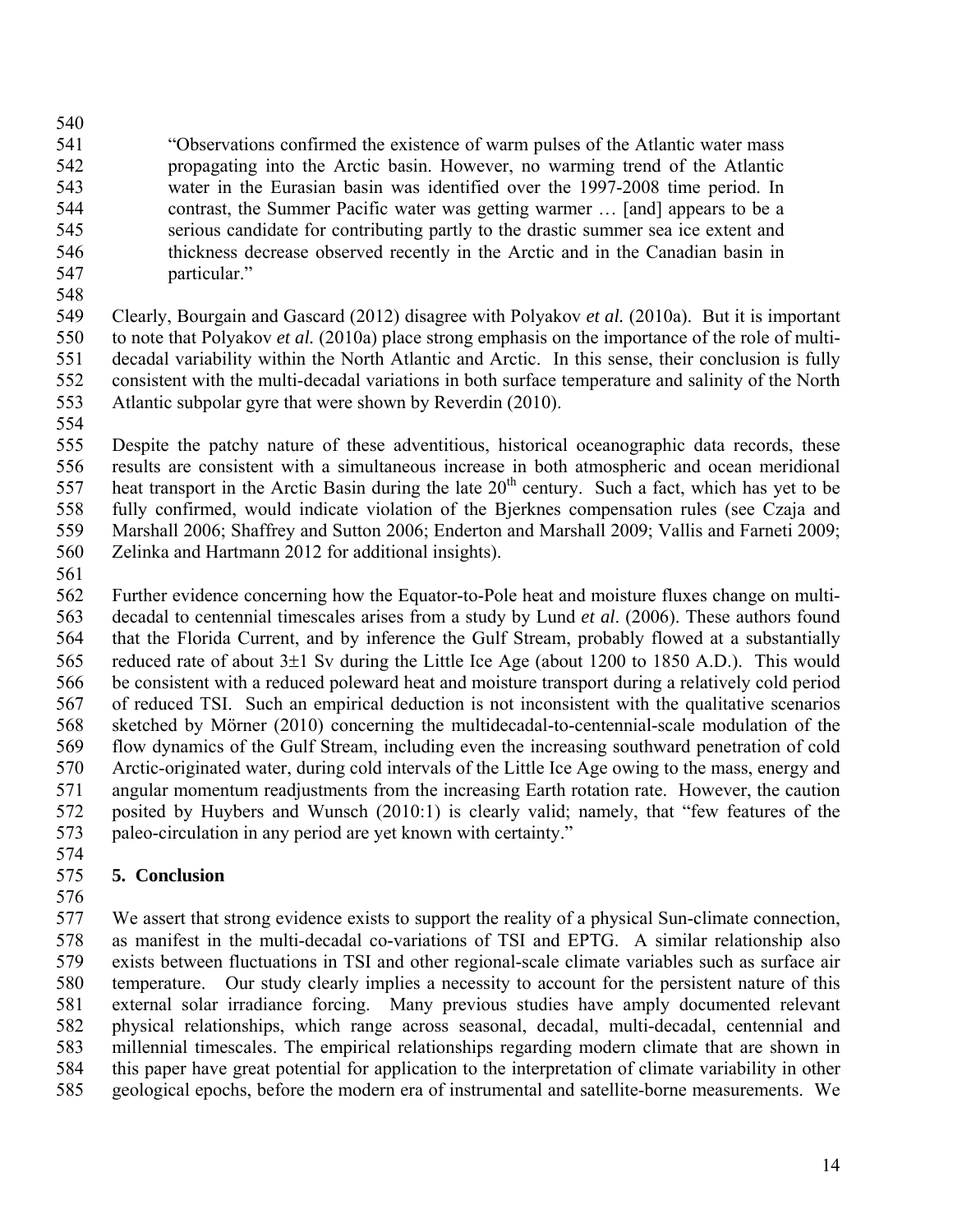- 586 suggest that fruitful exploration of the topic might first be made using records from the data-rich
- 587 Holocene epoch.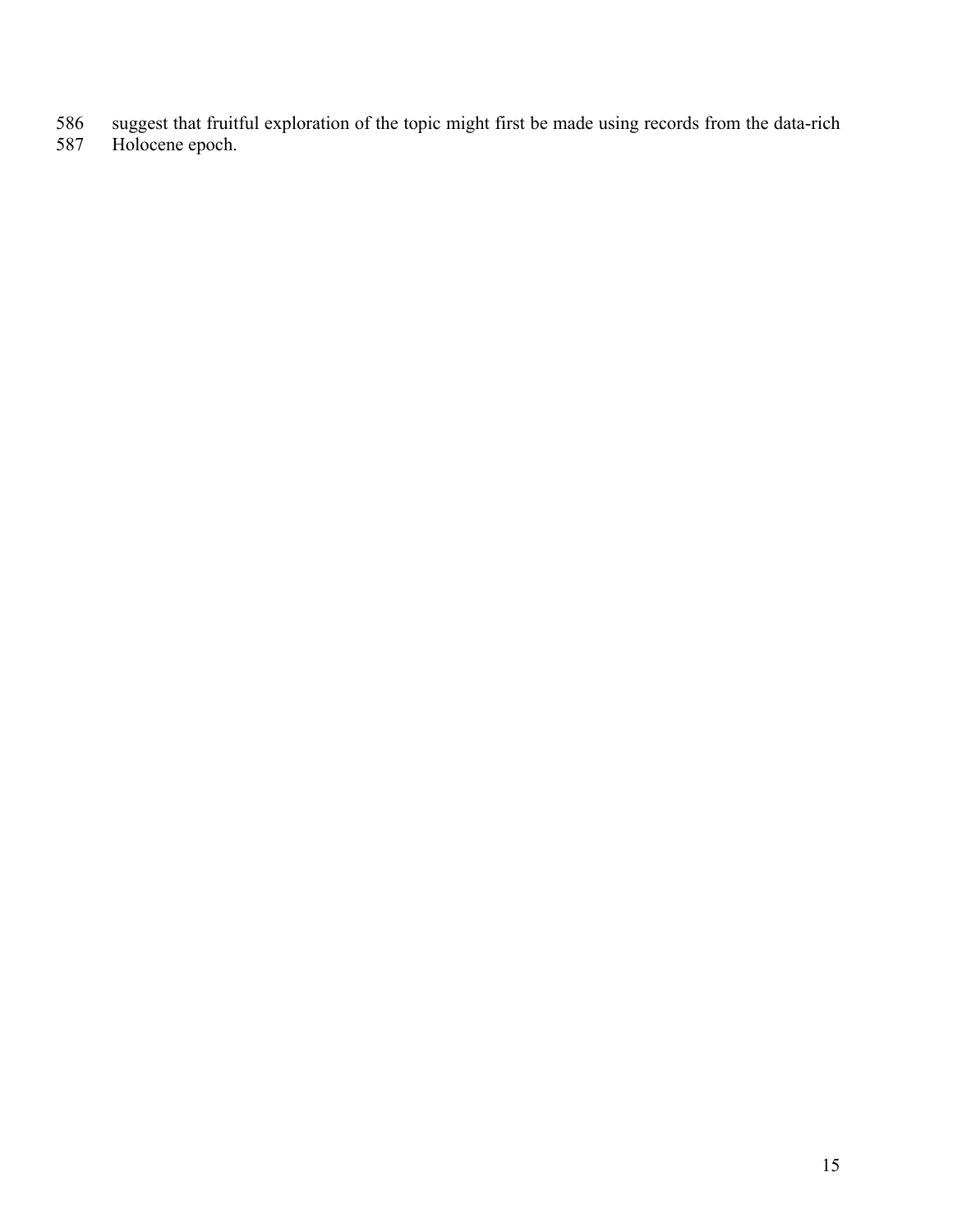### 588 **Acknowledgements**

589

590 We thank Dr. Nicola Scafetta for sharing with us the updated and re-scaled TSI series based on 591 Hoyt and Schatten (1993) proxy series and ACRIM satellite radiometers results. We also wish to 592 thank Drs. Gene Avrett, Steve Cranmer, Juan Fontenla, Demetris Koutsoyiannis, Richard 593 Lindzen, Niklas Mörner, Harry van Loon and three anonymous referees, for their careful reading 594 of the manuscript and constructive criticisms, comments and improvements. We also thank Dr. 595 Gil Compo for helpful answers on the 20<sup>th</sup> Century Reanalysis dataset and Drs. Jiping Liu and 596 YongYun Hu for their generosity in sharing some of their new results and data series on Hadley 597 circulation. Willie Soon would also like to extend his appreciation to Julia Pham, Benjamin and 598 Franklin Soon, David and Steve Fettig, Sallie Baliunas, Bob Carter, Juan Ramirez, Dennis 599 Mitchell and Geoff Smith for encouraging him to continue his scientific research in 600 understanding the Sun-climate connection.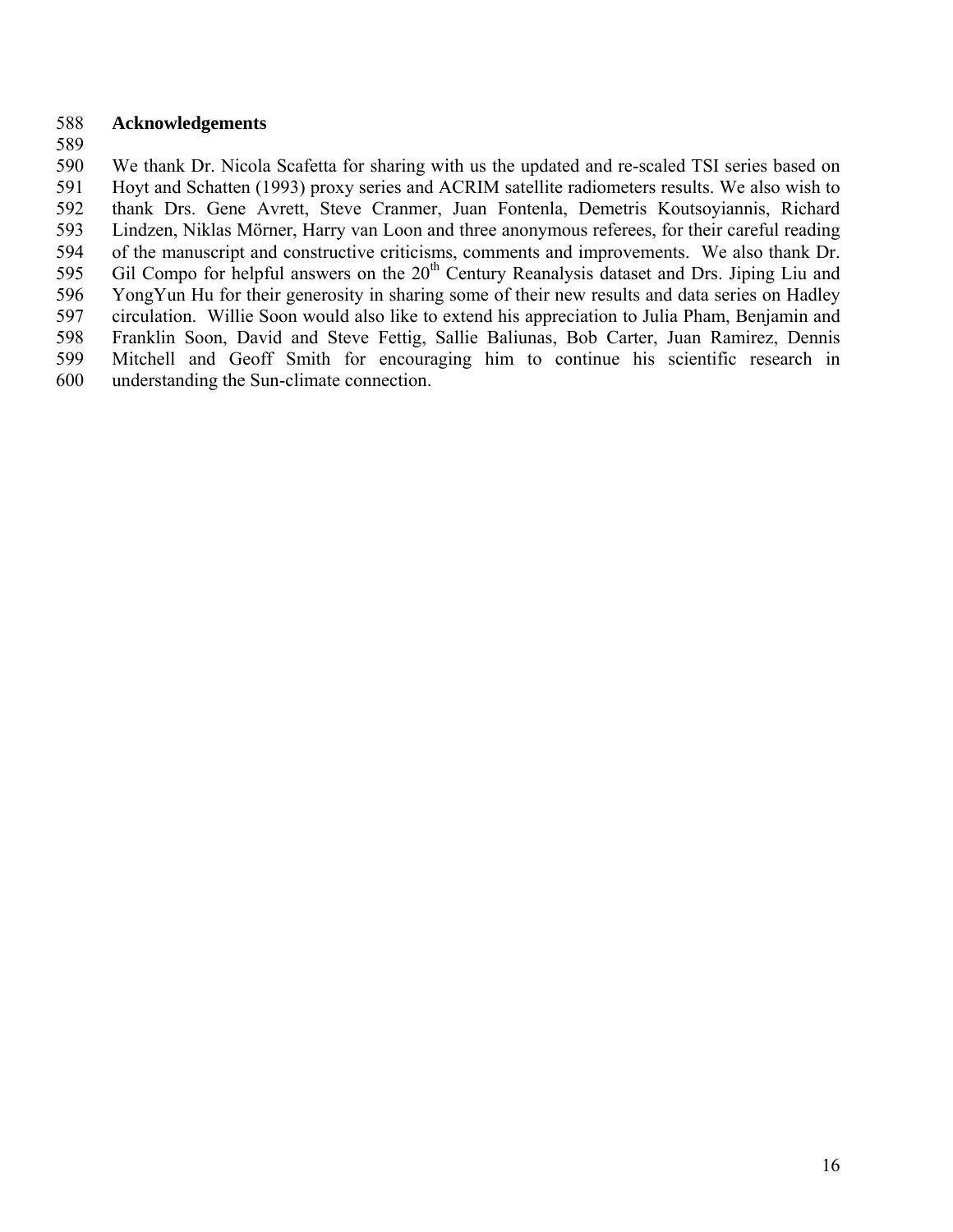### 601 **References**

- 602 Agnihotri, R., Dutta, K., and Soon, W. (2011) Temporal derivative of Total Solar Irradiance and 603 anomalous Indian Summer monsoon: An empirical evidence for a sun-climate connection.
- 604 *Journal of Atmospheric and Solar-Terrestrial Physics*, vol. 73, 1980-1987.
- 605
- 606 Alexeev, V.A., Esau, I., Polyakov, I.V., Byam, S.J., and Sorokina, S. (2012) Vertical structure of
- 607 recent Arctic warming from observed data and reanalysis products. *Climatic Change*, vol. 111, 608 215-239.
- 609
- 610 Baliunas, S.L., and 26 co-authors (1995) Chromospheric variations in main-sequence stars. II. 611 *The Astrophysical Journal*, vol. 438, 269−287.
- 612
- 613 Belkin, I.M., Levitus, S., Antonov, J., and Malmberg, S.-A. (1998) "Great Salinity Anomalies"
- 614 in the North Atlantic. *Progress in Oceanography*, vol. 41, 1-68. [See also Corrigendum in 615 *Progress in Oceanography*, vol. 45, 107-108, (2000)]
- 616
- 617 Bjerknes, J. (1964) Atlantic air-sea interaction. *Advances in Geophysics*, vol. 10, 1-82.
- 618
- 619 Bourgain, P., and Gascard, J.-C. (2012) The Atlantic and Summer Pacific waters variability in
- 620 the Arctic Ocean from 1997 to 2008. *Geophysical Research Letters*, vol. 39,
- 621 doi:10.1029/2012GL051045.
- 622
- 623 Braganza, K., Karoly, D.J., Hirst, A.C., Mann, M.E., Stott, P., Stouffer, R.J., and Tett, S.F.B. 624 (2003) Simple indices of global climate variability and change: Part I – variability and
- 625 correlation structure. *Climate Dynamics,* vol. 20, 491-502.
- 626
- 627 Brohan, P., Kennedy, J.J., Harris, I., Tett, S.F.B., and Jones, P.D. (2006) Uncertainty estimates
- 628 in regional and global observed temperature changes: a new dataset from 1850. *Journal*  629 *Geophysical Research*, vol. 111, doi:10.1029/2005JD006548.
- 630
- 631 Caballero, R., and Langen, P.L. (2005) The dynamic range of poleward energy transport in an
- 632 atmospheric general circulation model. *Geophysical Research Letters*, vol. 32,
- 633 doi:10.1029/2004GL021581.
- 634
- 635 Caccin, B., Ermolli, I., Fofi, M., and Sambuco, A.M. (1998) Variations of the chromospheric 636 network with solar cycle. *Solar Physics,* vol. 177, 295-303.
- 637
- 638 Cohen, J.L., Furtado, J.C., Barlow, M.A., Alexeev, V.A., and Cherry, J.E. (2012) Arctic
- 639 warming, increasing snow cover and widespread boreal winter cooling. *Environmental Research*
- 640 *Letters*, vol. 7, doi:10.1088/1748-9326/7/1/014007.
- 641
- 642 Compo, G.P., and 26 co-authors (2011) The twentieth century reanalysis project. *Quarterly*
- 643 *Journal of the Royal Meteorological Society*, vol. 137, 1−28. 644
- 645 Croll, J. (1890) *Climate and Time* (Edward Stanford, London, 577 pp).
- 646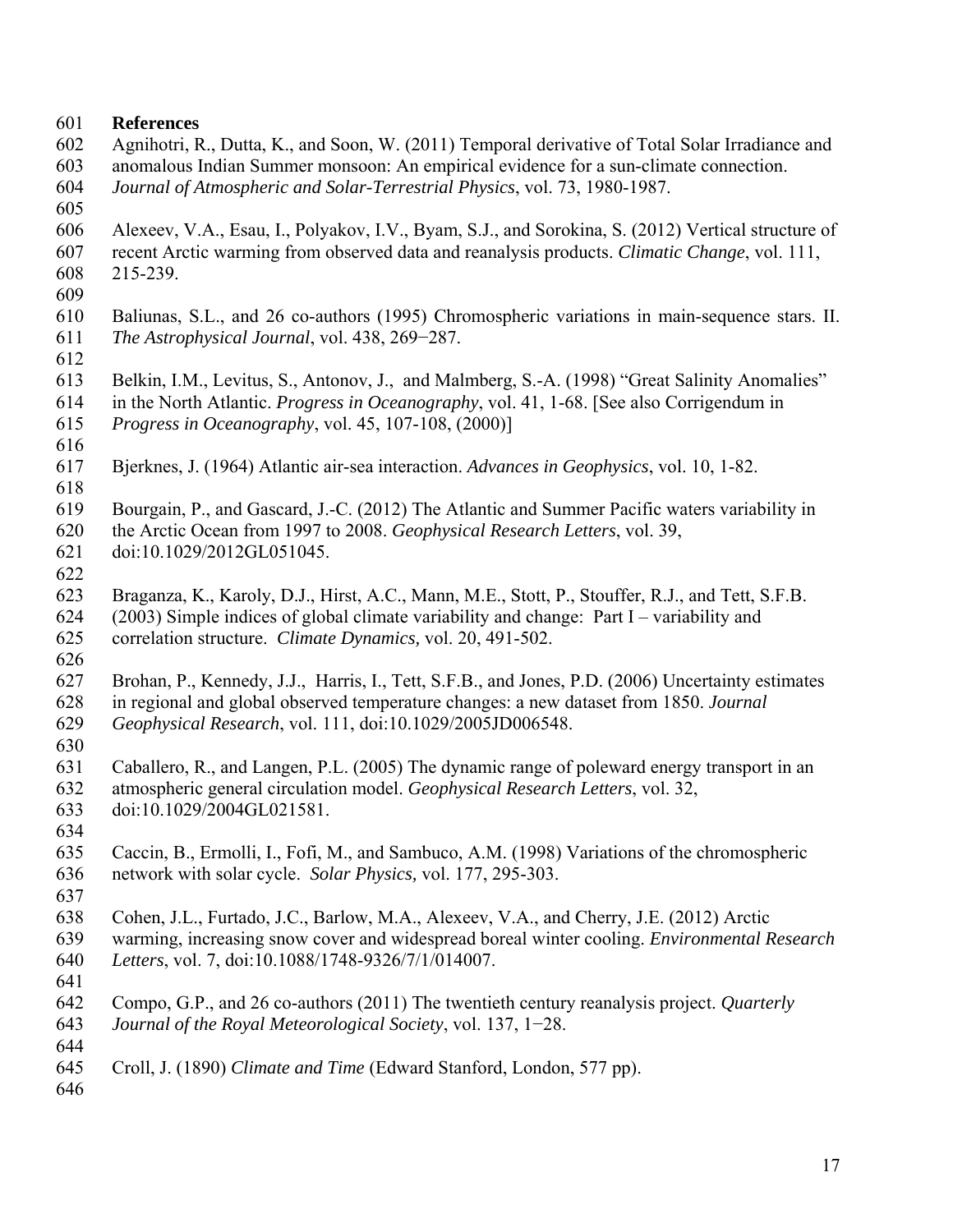648 feedback in cold glacial climates. *Climate of the Past*, vol. 7, 1061-1073. 649 650 Czaja, A., and Marshall, J. (2006) The partitioning of poleward heat transport between the 651 atmosphere and ocean. *Journal of the Atmospheric Sciences*, vol. 63, 1498-1511. 652 653 Davis, B.A.S., and Brewer, S. (2009) Orbital forcing and role of the latitudinal 654 insolation/temperature gradient. *Climate Dynamics*, vol. 32, 143-165. 655 656 Davis, B.A.S., and Brewer, S. (2011) A unified approach to orbital, solar, and lunar forcing 657 based on the Earth's latitudinal insolation/temperature gradient. *Quaternary Science Reviews*, vol. 658 30, 1861-1874. 659 660 Ding, Q., and Wang, B. (2005) Circumglobal teleconnection in the Northern Hemisphere 661 summer. *Journal of Climate*, vol. 18, 3483−3505. 662 663 Donohue, A., and Battisti, D.S. (2012) What determines meridional heat transport in climate 664 models? *Journal of Climate*, vol. 25, 3832-3850. 665 666 Eberle, J.J., and Greenwood (2012) Life at the top of the greenhouse Eocene world–A review of 667 the Eocene flora and vertebrate fauna from Canada's High Arctic. *Geological Society of America*  668 *Bulletin*, vol. 124, 3-23. 669 670 Enderton, D., and Marshall, J. (2009) Explorations of atmosphere-ocean-ice climates on an 671 aquaplanet and their meridional energy transports. *Journal of the Atmospheric Sciences*, vol. 66, 672 1593-1611. 673 674 Fall, S., Watts, A., Nielsen-Gammon, J., Jones, E., Niyogi, D., Christy, J.R., and Pielke Sr., R.A. 675 (2011) Analysis of the impacts of station exposure on the U.S. Historical Climatology Network 676 temperatures and temperature trends. *Journal Geophysical Research*, vol. 116, 677 doi:10.1029/2010JD015146. 678 679 Farrell, B.F. (1990) Equable climate dynamics. *Journal of the Atmospheric Sciences*, vol. 47, 680 2986-2995. 681 682 Fontenla, J.M., Harder, J., Livingston, W., Snow, M., and Woods, T. (2011) High-resolution 683 solar spectral irradiance from extreme ultraviolet to far infrared. *Journal Geophysical Research*, 684 vol. 116, doi:10.1029/2011JD016032. 685 686 Gitelman, A.I., Risbey, J.S., Kass, R.E., and Rosen, R.D. (1997) Trends in the surface meridional 687 temperature gradient. *Geophysical Research Letters*, vol. 24, 1243-1246. 688 689 Gitelman, A.I., Risbey, J.S., Kass, R.E., and Rosen, R.D. (1999) Sensitivity of a meridional 690 temperature gradient index to latitudinal domain. *Journal of Geophysical Research*, vol. 104, 691 16709-16717. 692

647 Cvijanovic, I., Langen, P.L., and Kaas, E. (2011) Weakened atmospheric energy transport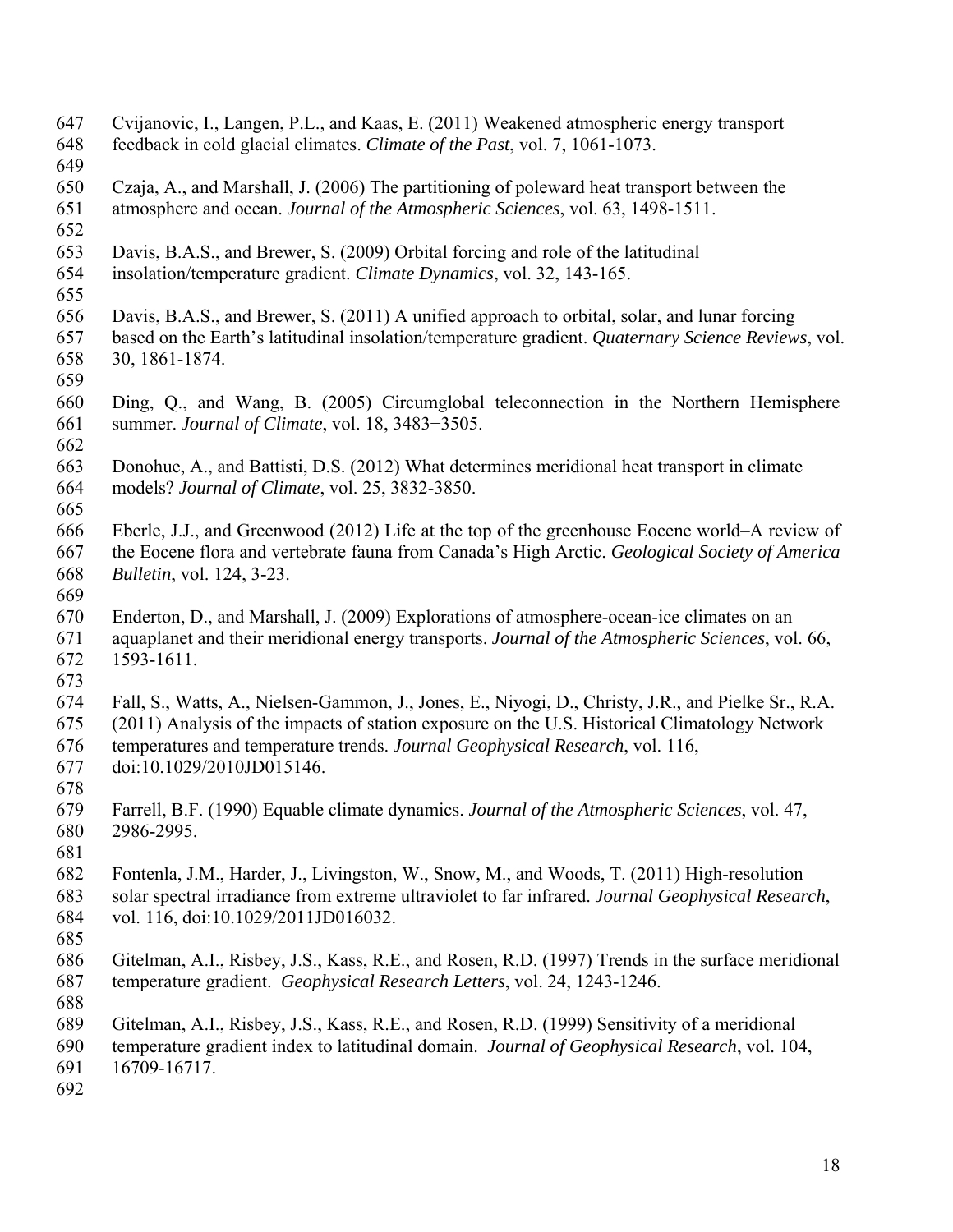| 693        | Graversen, R.G., Mauritsen, T., Tjernstrom, M., Kallen, E., and Svensson, G. (2008) Vertical      |
|------------|---------------------------------------------------------------------------------------------------|
| 694        | structure of recent Arctic warming. Nature, vol. 451, 53-56. [See Brief Communications Arising    |
| 695        | between the authors and Thorne, 2008, Grant et al, 2008, Bitz and Fu, 2008, Nature, vol. 455,     |
| 696        | $E1-E5.$                                                                                          |
| 697        |                                                                                                   |
| 698        | Gray, L.J., Beer, J., Geller, M., Haigh, J.D., Lockwood, M., Matthes, K., Cubasch, U., Fleitmann, |
| 699        | D., Harrison, G., Hood, L., Luterbacher, J., Meehl, G.A., Shindell, D., van Geel, B., White, W.   |
| 700        | $(2010)$ Solar influences on climate. Reviews of Geophysics, vol. 48, 1–53.                       |
| 701        |                                                                                                   |
| 702        | Greenwood, D.R., Basinger, J.F., and Smith, R.Y. (2010) How wet was the Arctic Eocene rain        |
| 703        | forest? Estimates of precipitation from Paleogene Arctic macrofloras. Geology, vol. 38, 15-18.    |
| 704        |                                                                                                   |
| 705        | Hakkinen, S., and Rhines, P.B. (2009) Shifting surface currents in the northern North Atlantic    |
| 706        | Ocean. Journal Geophysical Research, vol. 114, doi:10.1029/2008JC004883.                          |
| 707        |                                                                                                   |
| 708        | Hall, J.C., Henry, G.W., Lockwood, G.W., Skiff, B.A., and Saar, S.H. (2009) The activity and      |
| 709        | variability of the Sun and sun-like stars. II. Contemporaneous photometry and spectroscopy of     |
| 710        | bright solar analogs. The Astronomical Journal, vol. 138, 312–322.                                |
| 711        |                                                                                                   |
| 712<br>713 | Hamed, K.H. (2009) Effect of persistence on the significance of Kendall's tau as a measure of     |
|            | correlation between natural time series. The European Physical Journal - Special Topics, vol.     |
| 714<br>715 | 174:65-79.                                                                                        |
| 716        | Hamed, K.H. (2011) The distribution of Kendall's tau for testing the significance of cross-       |
| 717        | correlation in persistent data. Hydrological Sciences Journal, vol. 56, 841-853.                  |
| 718        |                                                                                                   |
| 719        | Hansen, B., Osterhus, S., Turrell, W.R., Jonsson, S., Valdimarsson, H., Hatun, H., and Olsen,     |
| 720        | S.M. (2008) The inflow of Atlantic water, heat, and salt to the Nordic Seas across the            |
| 721        | Greenland-Scotland ridge. In Arctic-Subarctic Ocean Fluxes: Defining the Role of the Northern     |
| 722        | Seas in Climate, edited by R.R. Dickson, J. Meincke, P.B. Rhines, pp. 15-43, Springer,            |
| 723        | Dordrecht, Netherlands.                                                                           |
| 724        |                                                                                                   |
| 725        | Hansen, J., and Lebedeff, S. (1987) Global trends of measured surface air temperature. Journal    |
| 726        | of Geophysical Research, vol. 92, 13345-13372, doi:10.1029/JD092iD11p13345.                       |
| 727        |                                                                                                   |
| 728        | Holliday, N.P., and 10 co-authors (2008) Reversal of the 1960s to 1990s freshening trend in the   |
| 729        | northeast North Atlantic and Nordic Seas. Geophysical Research Letters, vol. 35,                  |
| 730        | doi:10.1029/2008GL032675.                                                                         |
| 731        |                                                                                                   |
| 732        | Hong, S.K., and Lee, Y.I. (2012) Evaluation of atmospheric carbon dioxide concentrations          |
| 733        | during the Cretaceous. Earth and Planetary Science Letters, vol. 327-328, 23-28.                  |
| 734        |                                                                                                   |
| 735        | Hood, L.L., and Soukharev, B.E. (2012) The lower stratospheric response to 11-year solar          |
| 736        | forcing: Coupling to the troposphere-ocean response. Journal of the Atmospheric Sciences, vol.    |
| 737        | 69, 1841-1864.                                                                                    |
| 738        |                                                                                                   |
|            |                                                                                                   |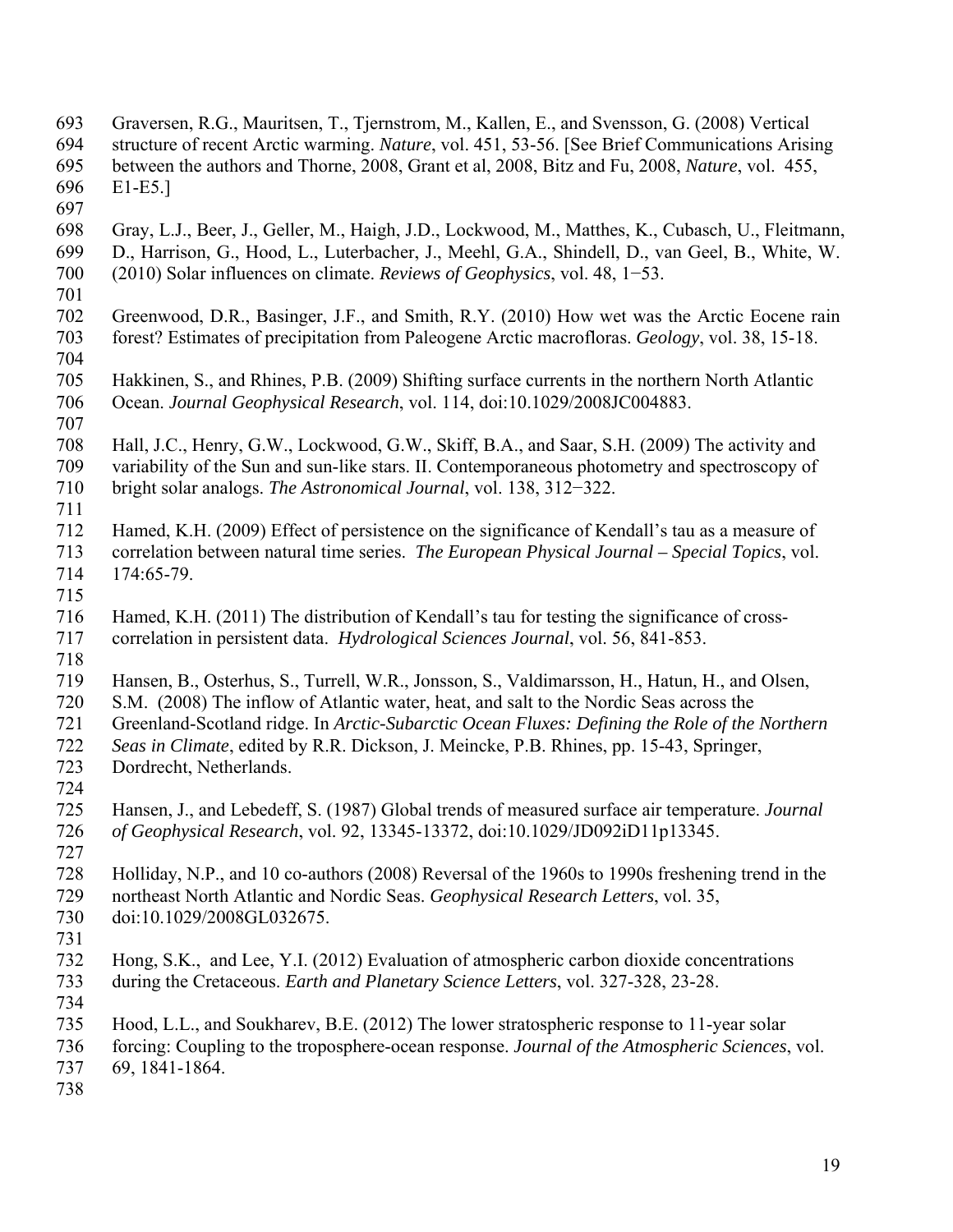739 Hoyt, D.V., Schatten, K.H. (1993) A discussion of plausible solar irradiance variations, 1700- 740 1992. *Journal of Geophysical Research*, vol. 98, 18895−18906. 741 742 Huang, R.X. (2005) Contribution of oceanic circulation to the poleward heat flux. *Journal of*  743 *Ocean University of China*, vol. 4, 277-287. 744 745 Huang, W.-R., Chen, T.-C., and Wang, S.-Y. (2012) Co-variability of poleward propagating 746 atmospheric energy with tropical and higher-latitude climate oscillations. *Climate Dynamics*, vol. 747 39, 1905-1912, doi:10.1007/s00382-011-1283-3. 748 749 Huber, M., and Caballero, R. (2011) The early Eocene equable climate problem revisited. 750 *Climate of the Past*, vol. 7, 603-633. 751 752 Huybers, P., and Wunsch, C. (2010) Paleophysical oceanography with an emphasis on transport 753 rates. *Annual Review of Marine Science*, vol. 2, 1-34. 754 755 Hwang, Y.-T., and Frierson, D.M.W. (2010) Increasing atmospheric poleward energy transport 756 with global warming. *Geophysical Research Letters*, vol. 37, doi:10.1029/2010GL045440. 757 758 Jackson, J.M., Carmack, E.C., McLaughlin, F.A., Allen, S.E., and Ingram, R.G. (2010) 759 Identification, characterization, and change of near-surface temperature maximum in the Canada 760 Basin, 1993-2008. *Journal Geophysical Research*, vol. 115, doi:10.1029/2009JC005265. 761 762 Jain, S., Lall, U., and Mann, M.E. (1999) Seasonality and interannual variations of Northern 763 Hemisphere temperature: Equator-to-pole gradient and ocean-land contrast. *Journal of Climate*, 764 vol. 12, 1086-1100. 765 766 Jiang, H., Eiriksson, J., Schulz, M., Knudsen, K.-L., and Seidenkrantz, M..-S. (2005) Evidence 767 for solar forcing of sea-surface temperature on the North Icelandic Shelf during the late 768 Holocene. *Geology*, vol. 33, 73-76. 769 770 Judge, P.G., Lockwood, G.W., Radick, R.R., Henry, G.W., Shapiro, A.I., Schmutz, W., and 771 Lindsey, C. (2012) Confronting a solar irradiance reconstruction with solar and stellar data. 772 *Astronomy and Astrophysics*, vol. 544, A88, doi:10.1051/0004-6361/201218903. 773 774 Kamenos, N.A. (2010) North Atlantic summers have warmed more than winters since 1353, and 775 the response of marine zooplankton. *Proceedings of the (U.S.) National Academy of Sciences*, 776 vol. 107, 22442-22447. 777 778 Karamperidou, C., Cioffi, F., and Lall, U. (2012) Surface temperature gradients as diagnostic 779 indicators of mid-latitude circulation dynamics. *Journal of Climate*, vol. 25, 4154-4171. 780 781 Kendall, M.G. (1938) A new measure of rank correlation. *Biometrika*, vol. 30, 81-93. 782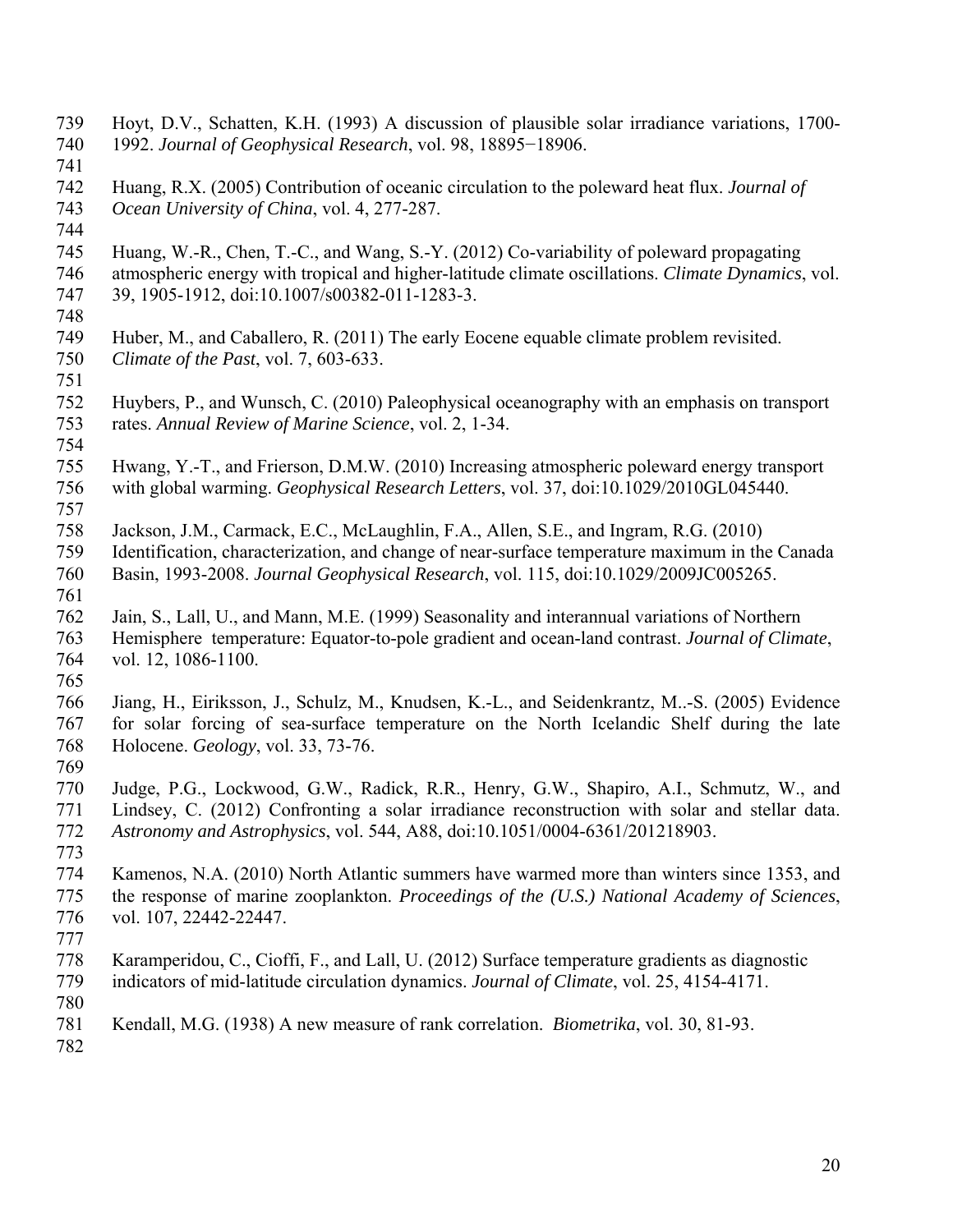783 Kleint, L., Berdyugina, S.V., Shapiro, A.I., and Bianda, M. (2010) Solar turbulent magnetic 784 fields: Surprisingly homogeneous distribution during the solar minimum. *Astronomy and*  785 *Astrophysics*, vol. 524, A37. 786 787 Kopp, G., and Lean, J.L. (2011) A new, lower value of total solar irradiance: Evidence and 788 climate significance. *Geophysical Research Letters*, vol. 38, doi:10.1029/2010GL045777. 789 790 Kroeger, K.F., and Funnell, R.H. (2012) Warm Eocene climate enhanced petroleum generation 791 from Cretaceous source rock: A potential climate feedback mechanism? *Geophysical Research*  792 *Letters*, vol. 39, doi:10.1029/2011GL050345. 793 794 Kukla, G., and Gavin, J. (2004) Milankovitch climate reinforcements. *Global and Planetary*  795 *Change*, vol. 40, 27-48. 796<br>797 797 Kukla, G., and Gavin, J. (2005) Did glacials start with global warming? *Quaternary Science*  798 *Reviews*, vol. 24, 1547-1557. 799 800 Langen, P.L., and Alexeev, V.A. (2007) Polar amplification as a preferred response in an 801 idealized aquaplanet GCM. *Climate Dynamics*, vol. 29, 305-317. 802 803 Laskar, J., Fienga, A., Gastineau, M., and Manche, H. (2011) La2010: A new orbital solution for 804 the long-term motion of the Earth. *Astronomy and Astrophysics*, vol. 532, A89. 805 806 Laskar, J., Joutel, F., and Boudin, F. (1993) Orbital, precessional, and insolation quantities for 807 the Earth from -20Myr to +10Myr. *Astronomy and Astrophysics*, vol. 270, 522-533. 808 809 Latif, M., Boning, C., Willebrand, J., Biastoch, A., Dengg, J., Keenlyside, N., Schweckendiek, 810 U., and Madec, G. (2006) Is the thermohaline circulation changing? *Journal of Climate*, vol. 19, 811 4631-4637. 812 813 Latif, M., Roeckner, E., Esch, M., Haak, H., Hagemann, S., Jungclaus, J., Legutke, S., Marsland, 814 S., Mikolajewicz, U., and Mitchell, J. (2004) Reconstructing, monitoring, and predicting 815 multidecadal-scale changes in the North Atlantic thermohaline circulation with sea surface 816 temperature. *Journal of Climate*, vol. 17, 1605-1614. 817 818 Laurmann, J.A., and W.L. Gates (1977) Statistical considerations in the evaluation of climatic 819 experiments with atmospheric general circulation models. *Journal of the Atmospheric Sciences*, 820 vol. 34, 1187-1199. 821 822 Lee, S., Felstein, S., Pollard, D., and White, T. (2011) Do planetary wave dynamics contribute to 823 equable climates? *Journal of Climate*, vol. 24, 2391-2404. 824 825 Lindzen, R.S. (1994) Climate dynamics and global change. *Annual Review of Fluid Mechanics,* 826 vol. 26, 353-378. 827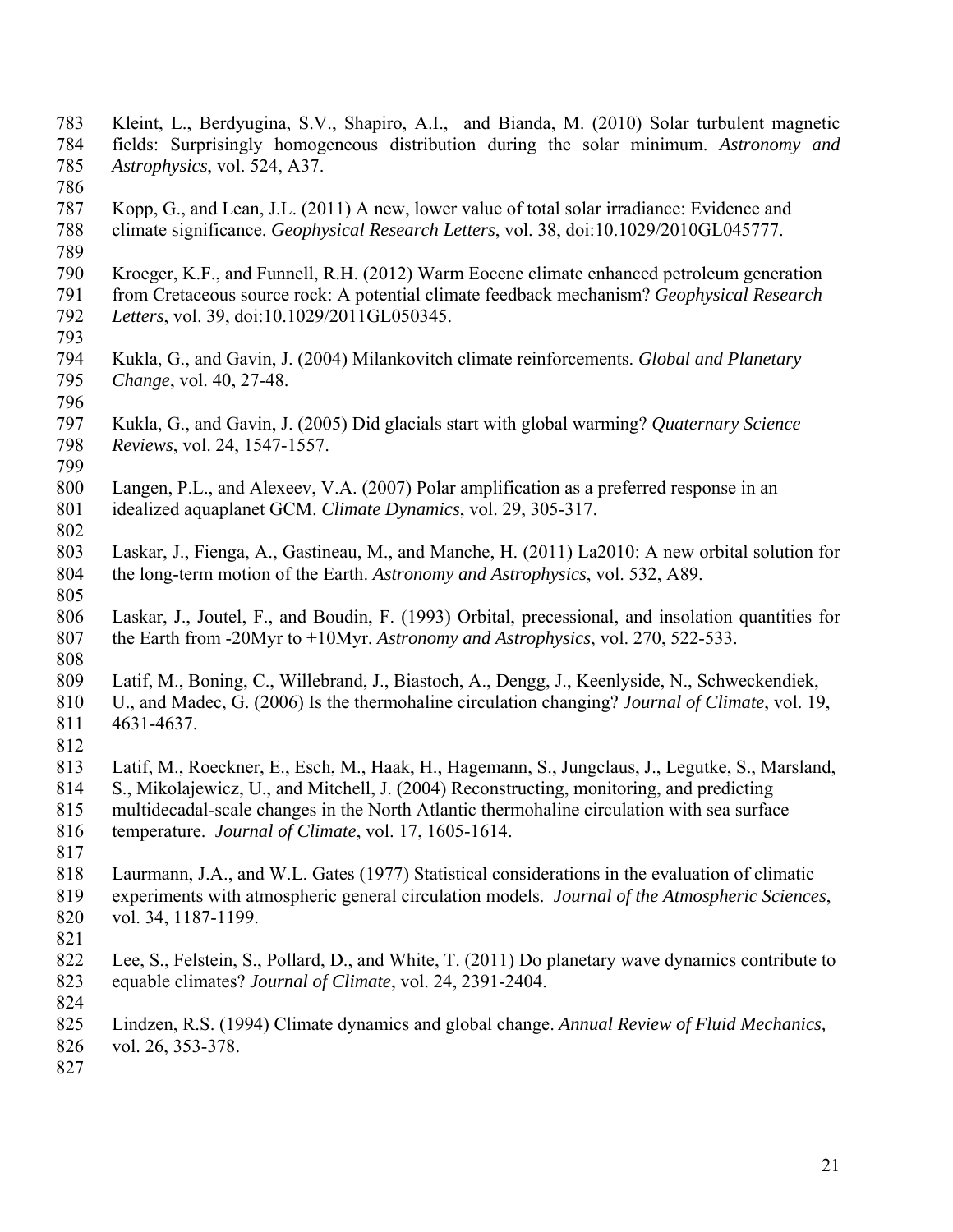- 828 Lindzen, R.S. (2012) Climate physics, feedbacks, and reductionism (and when does reductionism
- 829 go too far?). *European Physical Journal Plus,* vol. 127, doi:10.1140/epjp/i2012-12052-8.
- 830
- 831 Lindzen, R.S., and Pan, W. (1994) A note on orbital control of equator-to-pole heat fluxes.
- 832 *Climate Dynamics*, vol. 10, 49-57.
- 833
- 834 Liu, J., Song, M., Hu, Y., and Ren, X. (2012) Changes in the strength and width of the Hadley 835 circulation since 1871. *Climate of the Past*, vol. 8, 1169-1175.
- 836 837 Liu, Z., Cleaveland, L.C., and Herbert, T.D. (2008) Early onset and origin of 100-kyr cycles in 838 Pleistocene tropical SST records. *Earth and Planetary Science Letters*, vol. 265, 703-715. 839
- 840 Lockwood, G.W., Skiff, B.A., Henry, G.W., Henry, S., Radick, R.R., Baliunas, S.L., Donahue,
- 841 R.A., and Soon, W. (2007) Patterns of photometric and chromospheric variation among sun-like<br>842 stars: A 20 vear perspective. The Astrophysical Journal Supplement Series, vol. 171, 260–303. 842 stars: A 20 year perspective. *The Astrophysical Journal Supplement Series*, vol. 171, 260−303. 843
- 844 Lund, D.C., Lynch-Stieglitz, J., and Curry, W.B. (2006) Gulf Stream density structure and 845 transport during the past millennium. *Nature*, vol. 444, 601-604. 846
- 847 McKitrick, R.R., and Michaels, P.J. (2007) Quantifying the influence of anthropogenic surface 848 processes and inhomogeneities on gridded global climate data. *Journal Geophysical Research*, 849 vol. 112, doi:10.1029/2007JD008465.
- 850
- 851 McKitrick, R., and Tole, L. (2012) Evaluating explanatory models of the spatial pattern of 852 surface climate trends using model selection and Bayesian averaging methods, *Climate*
- 853 *Dynamics*, in press, doi:10.1007/s00382-012-1418-9.
- 854

855 Mörner, N.-A. (2010) Solar minima, Earth's rotation and Little Ice Ages in the past and in the 856 future: The North Atlantic-European case. *Global and Planetary Change,* vol. 72, 282-293.

- 857 858 Murakami, S., Ohgaito, R., Abe-Ouchi, A., Crucifx, M., and Otto-Bliesner, B.L. (2008) Global-859 scale energy and freshwater balance in glacial climate: A comparison of three PMIP2 LGM
- 860 simulation. *Journal of Climate*, vol. 21, 5008-5033. 861
- 862 Orozco Suarez, D., and 12 co-authors (2007) Quiet-sun internetwork magnetic fields from the 863 inversion of *Hinode* measurements. *The Astrophysical Journal Letters*, vol. 670, L61−L64.
- 864 865 Orozco Suarez, D., and Rubio, L.R.B. (2012) Analysis of quiet sun internetwork magnetic fields 866 based on linear polarization signals. *The Astrophysical Journal*, vol. 751: 2, doi:10.1088/0004- 867 637X/751/1/2.
- 868
- 869 Orvik, K.A., and Skagseth, O. (2005) Heat flux variations in the eastern Norwegian Atlantic
- 870 Current toward the Arctic from moored instruments, 1995-2005. *Geophysical Research Letters*,
- 871 vol. 32, doi:10.1029/2005GL023487.
- 872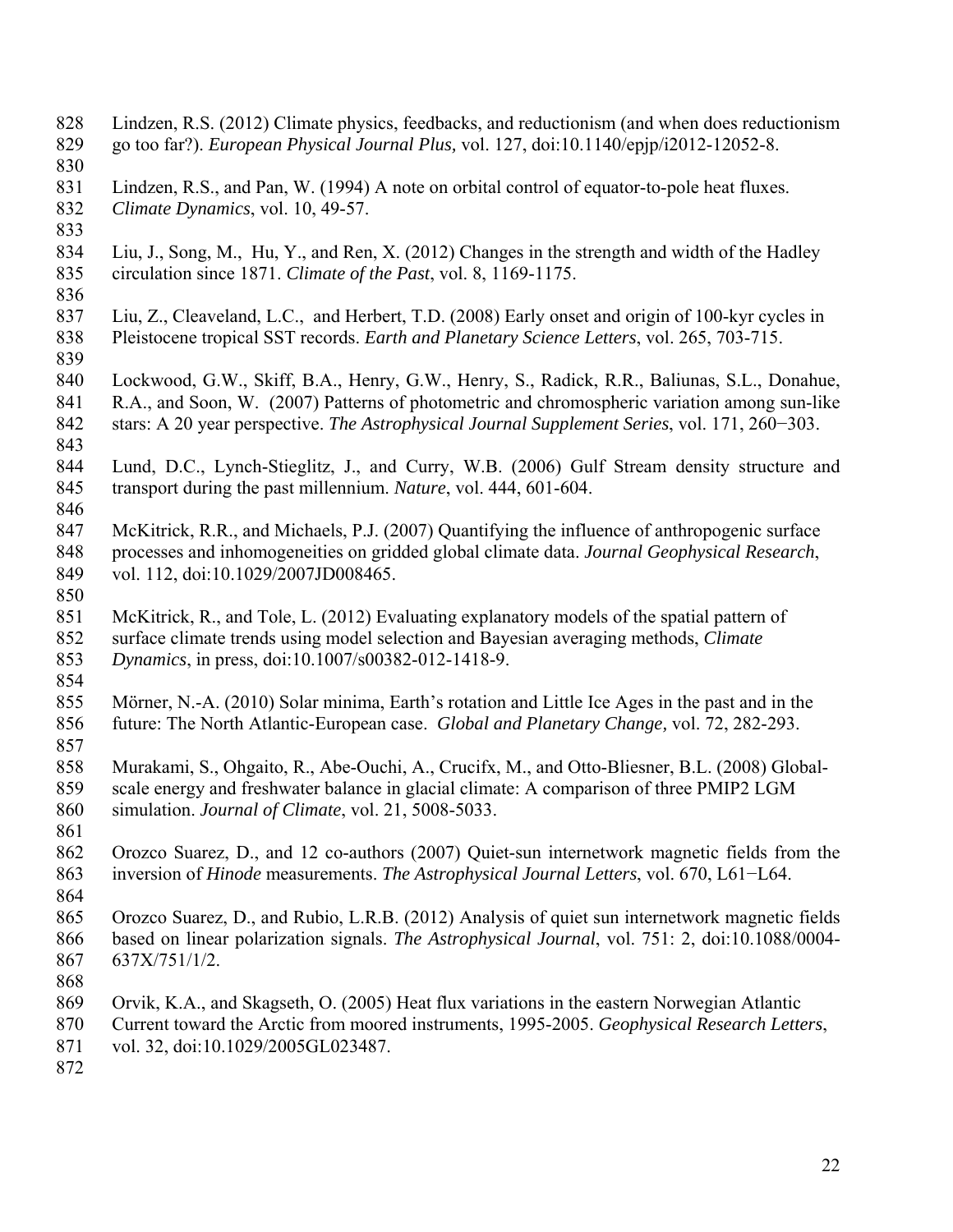- 873 Pierrehumbert, R.T. (2002) The hydrologic cycle in deep-time climate problems. *Nature*, vol. 874 419, 191-198.
- 875
- 876 Polyakov, I.V. and 22 co-authors. (2005) One more step toward a warmer Arctic. *Geophysical*  877 *Research Letters*, vol. 32, doi:10.1029/2005GL023740.
- 878
- 879 Polyakov, I.V., Alexeev, V.A., Bhatt, U.S., Polyakova, E.I., and Zhang, X. (2010a) North
- 880 Atlantic warming: Patterns of long-term trend and multidecadal variability. *Climate Dynamics*, 881 vol. 34, 439-457.
- 882
- 883 Polyakov, I.V. and 17 co-authors. (2010b) Arctic ocean warming contributes to reduced polar ice 884 cap. *Journal of Climate*, vol. 40, 2743-2756. 885
- 886 Pross, J. and 17 co-authors. (2012) Persistent near-tropical warmth on the Antarctic continent 887 during the early Eocene epoch. *Nature*, vol. 488, 73-77.
- 888

889 Raymo, M.E., and Nisancioglu, K. (2003) The 41 kyr world: Milankovitch's other unsolved 890 mystery. *Paleoceanography*, vol. 18, doi:10.1029/2002PA000791. 891

- 892 Rayner, N.A., Brohan, P., Parker, D.E., Folland, C.K., Kennedy, J.J., Vanicek, M., Ansell, T., 893 and Tett, S.F.B. (2006) Improved analyses of changes and uncertainties in marine temperature 894 measured in situ since the mid-nineteenth century: the HadSST2 dataset. *Journal Climate*, vol. 895 19, 446-469.
- 896
- 897 Reverdin, G. (2010) North Atlantic subpolar gyre surface variability (1895-2009). *Journal of*  898 *Climate*, vol. 23, 4571-4584.
- 899

900 Rind, D. (1998) Latitudinal temperature gradients and climate change. *Journal of Geophysical*  901 *Research*, vol. 103, 5943-5971.

- 902
- 903 Robson, J., Sutton, R., Lohmann, K., Smith, D., and Palmer, D. (2012) Causes of the rapid 904 warming of the North Atlantic Ocean in the mid 1990s. *Journal of Climate*, vol. 25, 4116-4134.
- 905
- 906 Rose, B.E., and Ferreira, D. (2012) Ocean heat transport and water vapor greenhouse in a warm 907 equable climate: A new look at the low gradient paradox. *Journal of Climate*, in press, 908 doi:10.1175/JCLI-D-11-0547.1.
- 909
- 910 Sarafanov, A., Falina, A., Sokov, A., and Demidov, A. (2008) Intense warming and salinification
- 911 of intermediate waters of southern origin in the eastern subpolar North Atlantic in the 1990s to
- 912 mid-2000s. *Journal Geophysical Research*, vol. 113, doi:10.1029/2008JC004975.
- 913
- 914 Scafetta, N., and Willson, R. (2009) ACRIM−gap and TSI trend issue resolved using a surface 915 magnetic flux TSI proxy model. *Geophysical Research Letters*, vol. 36,
- 916 doi:10.1029/2008GL036307.
- 917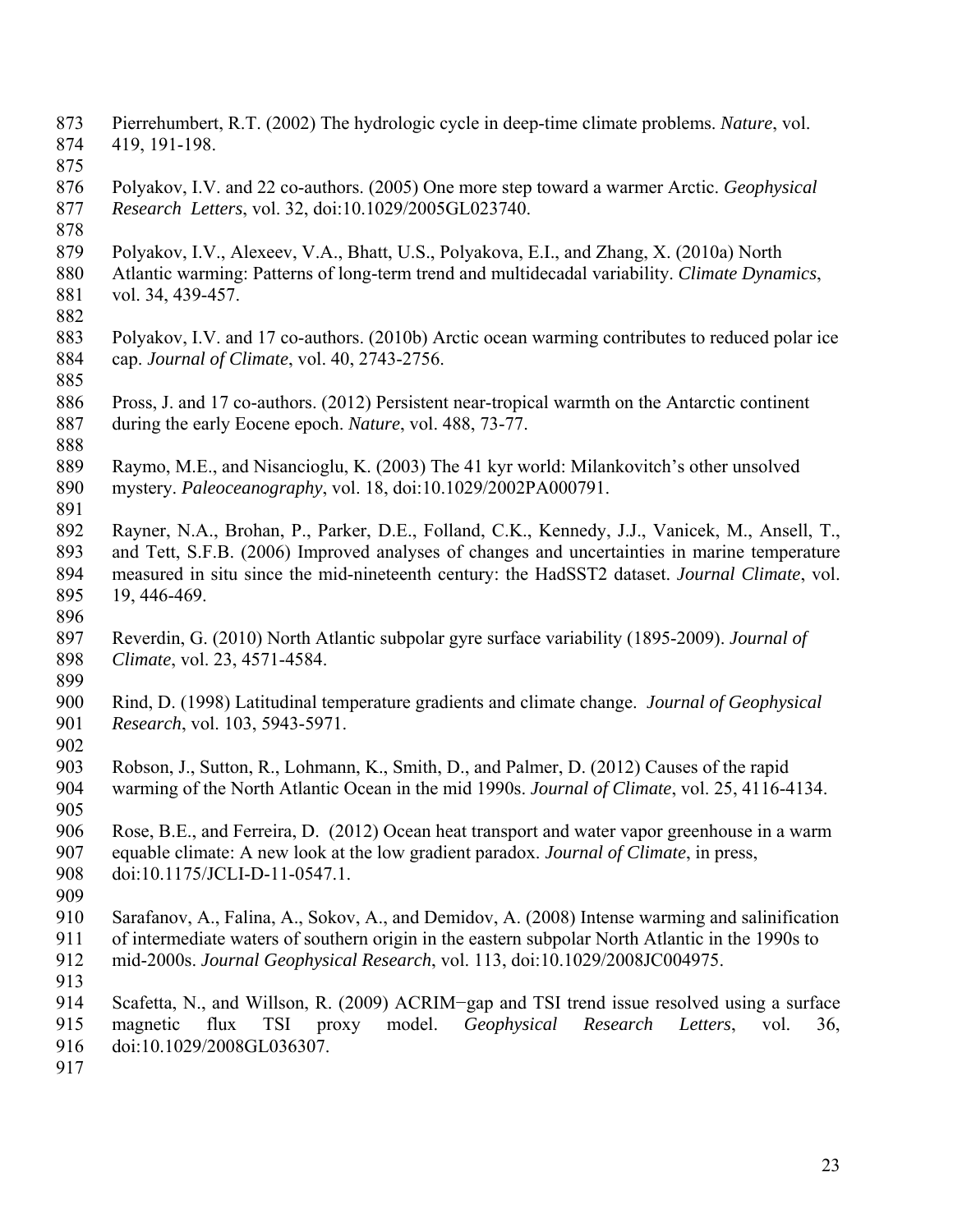- 918 Schmidt, G.A., and 15 co-authors (2011) Climate forcing reconstructions for use in PMIP
- 919 simulations of the last millennium (v1.0). *Geoscientific Model Development*, vol. 4, 33−45.
- 920
- 921 Schnerr, R.S., and Spruit, H.C. (2011) The brightness of magnetic field concentrations in the 922 quiet Sun. *Astronomy and Astrophysics*, vol. 532, A136, doi:10.1051/0004-6361/201015976.
- 923
- 924 Schuhle, U., Wilhelm, K., Hollandt, J., Lemaire, P., and Pauluhn, A. (2000) Radiance variations 925 of the quiet Sun at far-ultraviolet wavelengths. *Astronomy and Astrophysics*, vol. 354, L71-L74.
- 926
- 927 Screen, J.A., and Simmonds, I. (2010) The central role of diminishing sea ice in recent Arctic 928 temperature amplification. *Nature*, vol. 464, 1334-1337.
- 929
- 930 Screen, J.A., and Simmonds, I. (2011) Erroneous Arctic temperature trends in the ERA-40 931 Reanalysis: A closer look. *Journal of Climate*, vol. 24, 2620-2627.
- 932
- 933 Semmler, T., Jacob, D., Heinke Schlunzen, K., and Podzin, R. (2005) The water and energy 934 budget of the Arctic atmosphere. *Journal of Climate*, vol. 18, 2515-2530.
- 935
- 936 Shaffrey, L., and Sutton, R. (2006) Bjerknes compensation and the decadal variability of the 937 energy transports in a coupled climate model. *Journal of Climate*, vol. 19, 1167-1181.
- 938

939 Shapiro, A.I., Schmutz, W., Rozanov, E., Schoell, M., Haberreiter, M. Shapiro, A.V., and Nyeki, 940 S. (2011) A new approach to the long-term reconstruction of the solar irradiance leads to a large 941 historical solar forcing. *Astronomy and Astrophysics*, vol. 529, A67.

- 942
- 943 Shimada, K., Kamoshida, T., Itoh, M., Nishino, S., Carmack, E., McLaughlin, F., Zimmermann,
- 944 S., and Proshuntinsky, A. (2006) Pacific Ocean inflow: Influence on catastrophic reduction of 945 sea ice cover in the Arctic Ocean. *Geophysical Research Letters*, vol. 33,
- 946 doi:10.1029/2005GL025624.
- 947
- 948 Sluijs, A., and 15 co-authors (2006) Subtropical Arctic Ocean temperatures during the 949 Palaeocene/Eocene thermal maximum. *Nature*, vol. 441, 610-613.
- 950
- 951 Smedsrud, L.H., Sorteberg, A., and Kloster, K. (2008) Recent and future changes of the Arctic 952 sea-ice cover. *Geophysical Research Letters*, vol. 35, doi:10.1029/2008GL034813.
- 953
- 954 Soon, W. W.-H. (2005) Variable solar irradiance as a plausible agent for multidecadal variations 955 in the Arctic-wide surface air temperature record of the past 130 years. *Geophysical Research*  956 *Letters*, vol. 32, doi:10.1029/2005GL023429.
- 957
- 958 Soon, W. (2009) Solar Arctic-mediated climate variation on multidecadal to centennial 959 timescales: Empirical evidence, mechanistic explanation, and testable consequences. *Physical*  960 *Geography*, vol. 30, 144−184.
- 961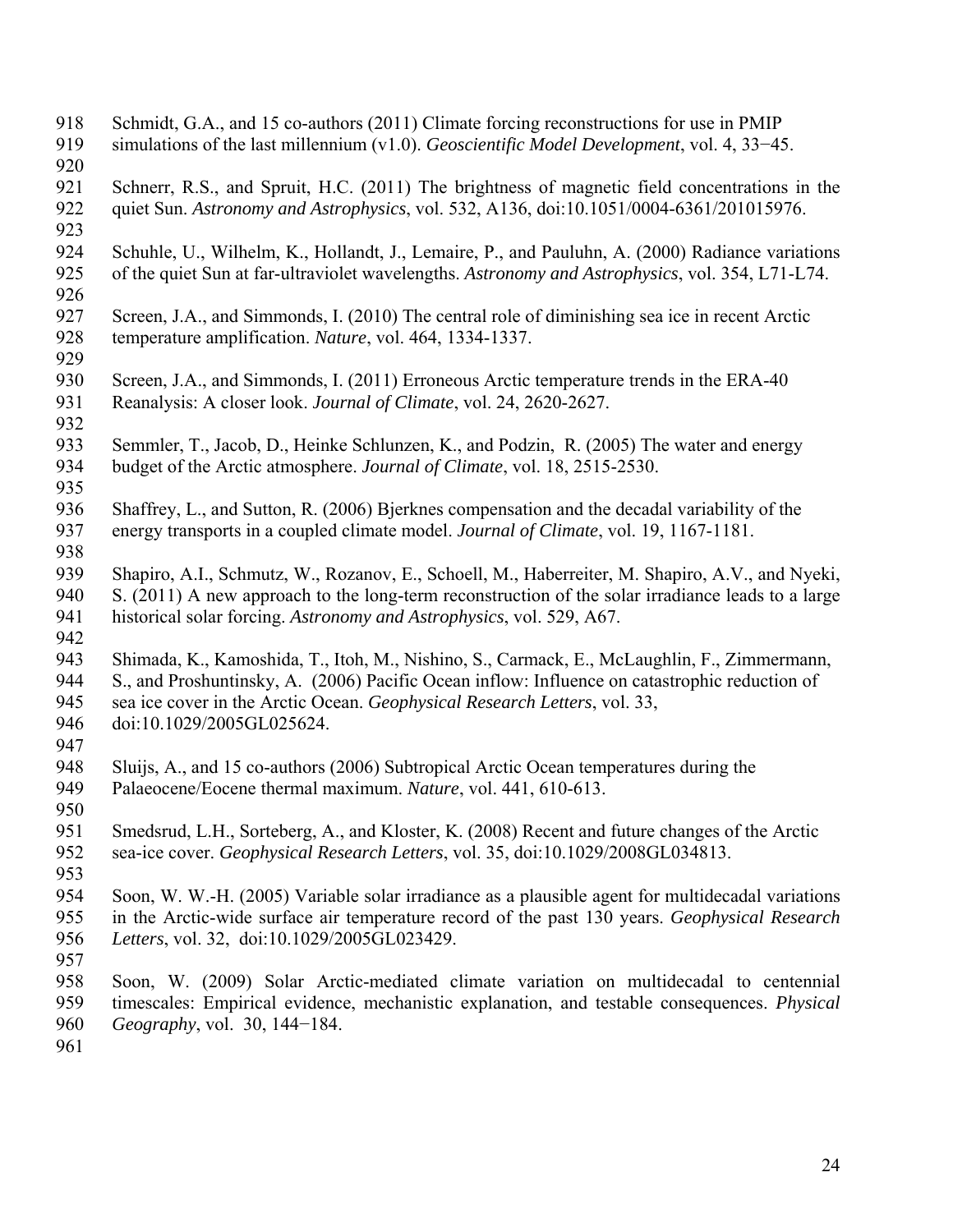962 Soon, W., Dutta, K., Legates, D.R., Velasco, V., and Zhang, W. (2011) Variation in surface air temperature of China during the 20<sup>th</sup> Century. *Journal of Atmospheric and Solar-Terrestrial* 964 *Physics*, vol. 73, 2331-2344. 965 966 Spearman, C. (1904) The proof and measurement of association between two things. *The*  967 *American Journal of Psychology*, vol. 15, 72-101. 968 969 Stenflo, J.O. (2012) Scaling laws for magnetic fields on the quiet Sun. *Astronomy and*  970 *Astrophysics*, vol. 541, A17, doi:10.1051/0004-6361/201218939. 971 972 Stenflo, J.O., and Kosovichev, A.G. (2012) Bipolar magnetic regions on the Sun: Global analysis 973 of the *SOHO*/MDI data set. *The Astrophysical Journal*, vol. 745: 129, doi:10.1088/0004- 974 637X/745/129. 975 976 Stone, P.H. (1978) Constraints on dynamical transports of energy on a spherical planet. 977 *Dynamics of Atmospheres and Oceans*, vol. 2, 123-139. 978 979 Thiebaux, H.J., and F.W. Zwiers (1984) The interpretation and estimation of effective sample 980 size. *Journal of Climate and Applied Meteorology*, vol. 23, 800-811. 981 982 Toole, J.M., Timmermanns, M.-L., Perovich, D.K., Krishfield, R.A., Proshutinsky, A., and 983 Richter-Menge, J.A. (2010) Influences of the ocean surface mixed layer and thermohaline 984 stratification on Arctic sea ice in the central Canada Basin. *Journal Geophysical Research*, vol. 985 115, doi:10.1029/2009JC005660. 986 987 Trenberth, K.E., and Caron, J.M. (2001) Estimates of meridional atmosphere and ocean heat 988 transport. *Journal of Climate*, vol. 14, 3433-3443. 989 990 Trujillo Bueno, J., Shchukina, N., Asensio Ramos, A. (2004) A substantial amount of hidden 991 magnetic energy in the quiet Sun. *Nature*, vol. 430, 326-329. 992 993 Tyndall, J. (1872) *The Forms of Water in Clouds and Rivers Ice and Glaciers* (International 994 Science Library, The Werner Company, Akron OH, 196 pp). 995 996 Vallis, G.K., and Farneti, R. (2009) Meridional energy transport in the coupled atmosphere-997 ocean system: Scaling and numerical experiments *Quarterly Journal of the Royal*  998 *Meteorological Society*, vol. 135, 1643-1660. 999 1000 van Loon, H., Brown, J., and Milliff, R.F. (2012) Trends in sunspots and North Atlantic sea-level 1001 pressure. *Journal Geophysical Research*, vol. 117, doi:10.1029/2012JD017502. 1002 1003 van Loon, H., and Meehl, G.A. (2012) The Indian summer monsoon during peaks in the 11 year 1004 sunspot cycle. *Geophysical Research Letters*, vol. 39, doi:10.1029/2012JD051977. 1005 1006 Weng, H. (2005) The influence of the 11 yr solar cycle on the interannual-centennial climate 1007 variability. *Journal of Atmospheric and Solar-Terrestrial Physics*, vol. 67, 793-805.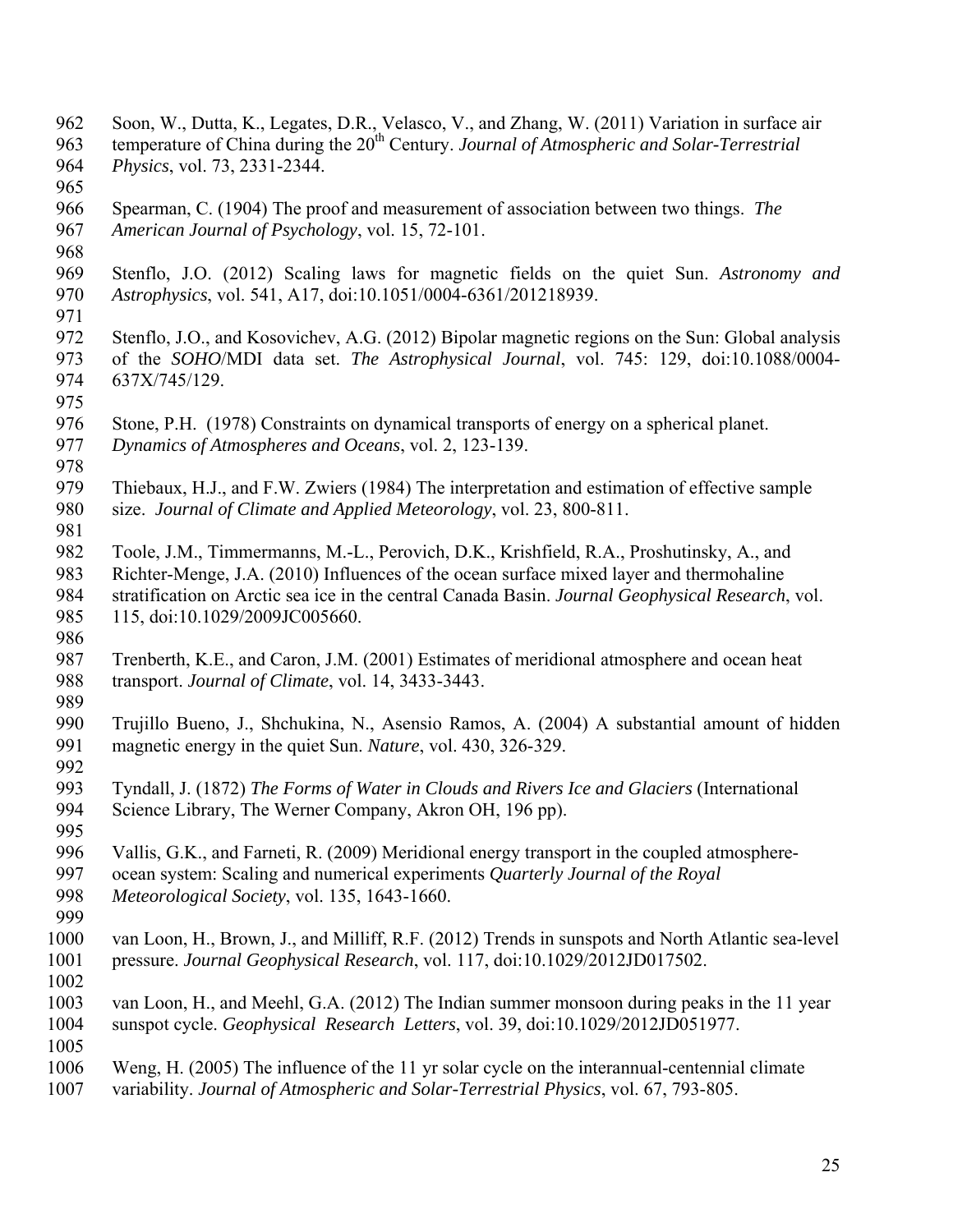| 1008 |                                                                                                      |
|------|------------------------------------------------------------------------------------------------------|
| 1009 | Weng, H. (2012a) Impact of multi-scale solar activity on climate. Part I: Atmospheric circulation    |
| 1010 | patterns and climate extremes. Advances in Atmospheric Sciences, vol. 29, 867-886.                   |
| 1011 |                                                                                                      |
| 1012 | Weng, H. (2012b) Impact of multi-scale solar activity on climate. Part II: Dominant timescales in    |
| 1013 | decadal-centennial climate variability. Advances in Atmospheric Sciences, vol. 29, 887-908.          |
| 1014 |                                                                                                      |
|      | Willis, J.K. (2010) Can in situ floats and satellite altimeters detect long-term changes in Atlantic |
| 1015 |                                                                                                      |
| 1016 | Ocean overturning? Geophysical Research Letters, vol. 37, doi:10.1029/2010GL042372.                  |
| 1017 |                                                                                                      |
| 1018 | Willson, R. C. (2011) Revision of ACRIMSAT/ACRIM3 TSI results based on LASP/TRF                      |
| 1019 | diagnostic test results for the effects of scattering, diffraction and basic SI scale traceability.  |
| 1020 | Abstract for 2011 Fall AGU meeting (session GC21).                                                   |
| 1021 |                                                                                                      |
| 1022 | Woodgate, R.A., Weingartner, T., and Lindsay, R. (2010) The 2007 Bering Strait oceanic heat          |
| 1023 | flux and anomalous Arctic sea-ice. Geophysical Research Letters, vol. 37,                            |
| 1024 | doi:10.1029/2009GL041621.                                                                            |
| 1025 |                                                                                                      |
| 1026 | Wu, Y., Ting, M., Seager, R., Huang, H.-P., and Cane, M.A. (2011) Changes in storm tracks and        |
| 1027 | energy transports in a warmer climate simulated by the GFDL CM2.1 model Climate Dynamics,            |
| 1028 | vol. 37, 53-72.                                                                                      |
| 1029 |                                                                                                      |
| 1030 | Wunsch, C. (2005) The total meridional heat flux and its oceanic and atmospheric partition.          |
| 1031 | Journal of Climate, vol. 18, 4374-4380.                                                              |
| 1032 |                                                                                                      |
| 1033 | Wunsch, C. (2010) Towards understanding the Paleocean. Quaternary Science Reviews, vol. 29,          |
| 1034 | 1960-1967.                                                                                           |
| 1035 |                                                                                                      |
| 1036 | Yang, X.-Y., Fyfe, J.C., and Flato, G.M. (2010) The role of poleward energy transport in Arctic      |
| 1037 | temperature evolution. Geophysical Research Letters, vol. 37, doi:10.1029/2010GL043934.              |
| 1038 |                                                                                                      |
| 1039 | Yue, S., P. Pilon, and G.S. Cavadias (2002) Power of the Mann-Kendall and Spearman's rho             |
| 1040 | tests for detecting monotonic trends in hydrological series. Journal of Hydrology, vol. 259, 254-    |
| 1041 | 271.                                                                                                 |
| 1042 |                                                                                                      |
| 1043 | Zelinka, M.D., and Hartmann, D.L. (2012) Climate feedbacks and their implications for                |
|      |                                                                                                      |
| 1044 | poleward energy flux changes in a warming climate. Journal of Climate, vol. 25, 608-624.             |
| 1045 |                                                                                                      |
| 1046 | Zhang, Q., Soon, W.H., Baliunas, S.L., Lockwood, G.W., Skiff, B.A., and Radick, R.R. (1994) A        |
| 1047 | method of determining possible brightness variations of the Sun in past centuries from               |
| 1048 | observations of solar-type stars. The Astrophysical Journal Letters, vol. 427, L111-L114.            |
| 1049 |                                                                                                      |
| 1050 | Zhang, X., Sorteberg, A., Zhang, J., Gerdes, R., and Comiso, J.C. (2008) Recent radical shifts of    |
| 1051 | atmospheric circulations and rapid changes in Arctic climate system. Geophysical Research            |
| 1052 | Letters, vol. 35, doi:10.1029/2008GL035607.                                                          |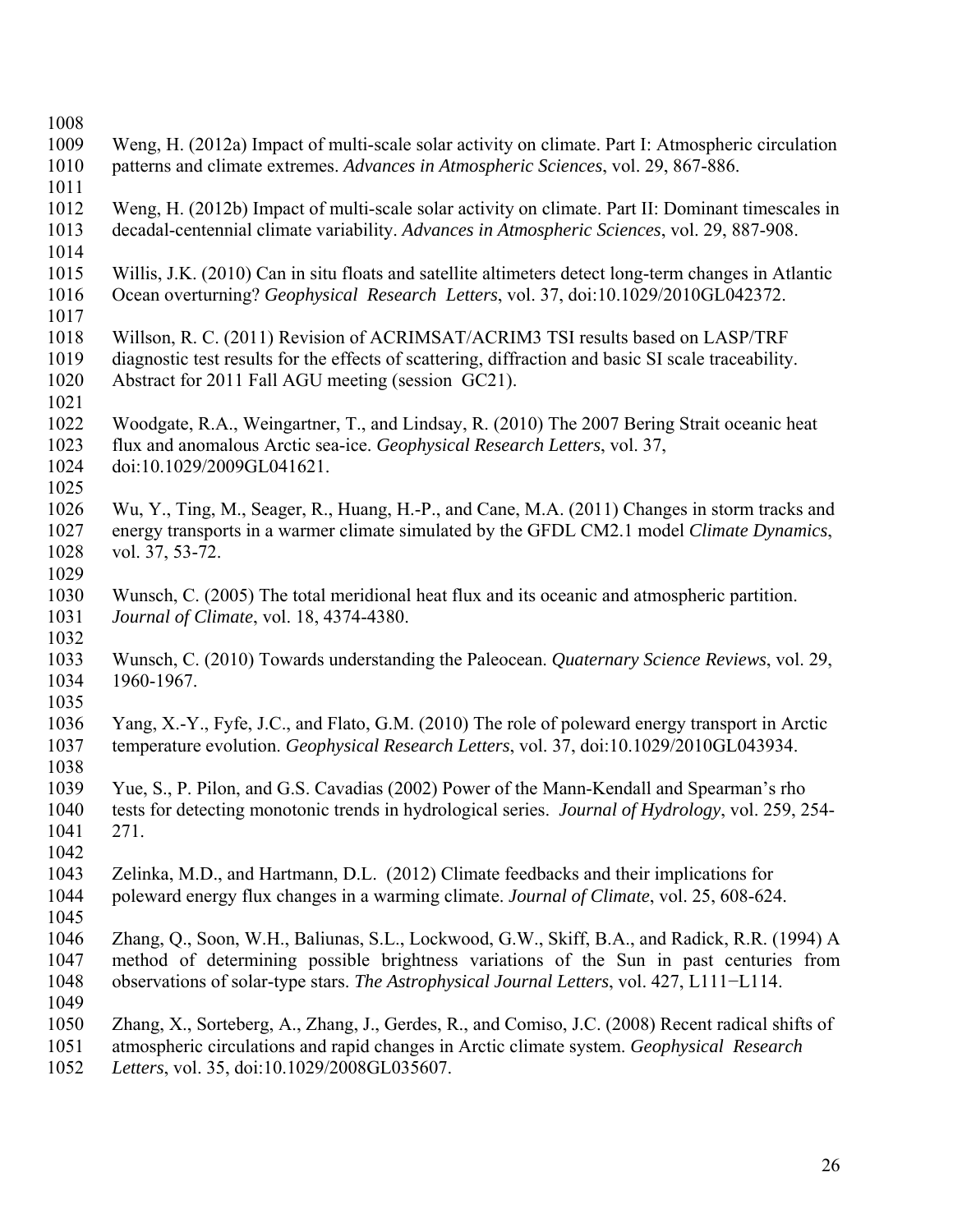1053 **Table 1:** Square of the Pearson Product-Moment Correlation Coefficient (*i.e.*, the Coefficient of 1054 Determination) and Kendall's Tau non-parametric correlation coefficient between total solar Determination) and Kendall's Tau non-parametric correlation coefficient between total solar 1055 irradiance (TSI) and Northern Hemispheric EPTGs (smoothed by a 10-year running mean) from 1056 1880 to 2010 (1850 to 1879 was discarded for analysis due to a lack of data reliability). Values that are statistically significant at a Type I error level of 0.05 using an 'effective degrees of 1057 that are statistically significant at a Type I error level of 0.05 using an 'effective degrees of 1058 freedom' of 10 are denoted by an asterisk (see text). freedom' of 10 are denoted by an asterisk (see text).

1059

|               | <b>Coefficient of Determination</b> |                       |                       |                        | <b>Kendall's Tau</b>   |                       |                       |                        |
|---------------|-------------------------------------|-----------------------|-----------------------|------------------------|------------------------|-----------------------|-----------------------|------------------------|
|               | $0^\circ$ -30 $^\circ$              | $30^\circ - 60^\circ$ | $60^\circ - 90^\circ$ | $0^\circ$ -90 $^\circ$ | $0^\circ$ -30 $^\circ$ | $30^\circ - 60^\circ$ | $60^\circ - 90^\circ$ | $0^\circ$ -90 $^\circ$ |
| Annual-mean   | 0.04                                | 0.37                  | $0.50*$               | $0.70*$                | 0.11                   | 0.42                  | $0.53*$               | $0.63*$                |
| Winter        | 0.34                                | 0.22                  | $0.48*$               | $0.57*$                | 0.36                   | 0.24                  | 0.42                  | $0.54*$                |
| <b>Spring</b> | 0.17                                | 0.45                  | 0.16                  | $0.62*$                | 0.23                   | $0.47*$               | 0.30                  | $0.58*$                |
| <b>Summer</b> | 0.27                                | 0.01                  | 0.42                  | $0.60*$                | $-0.31$                | 0.03                  | 0.38                  | $0.51*$                |
| Autumn        | 0.00                                | 0.12                  | 0.36                  | $0.50*$                | 0.02                   | 0.24                  | $0.52*$               | $0.53*$                |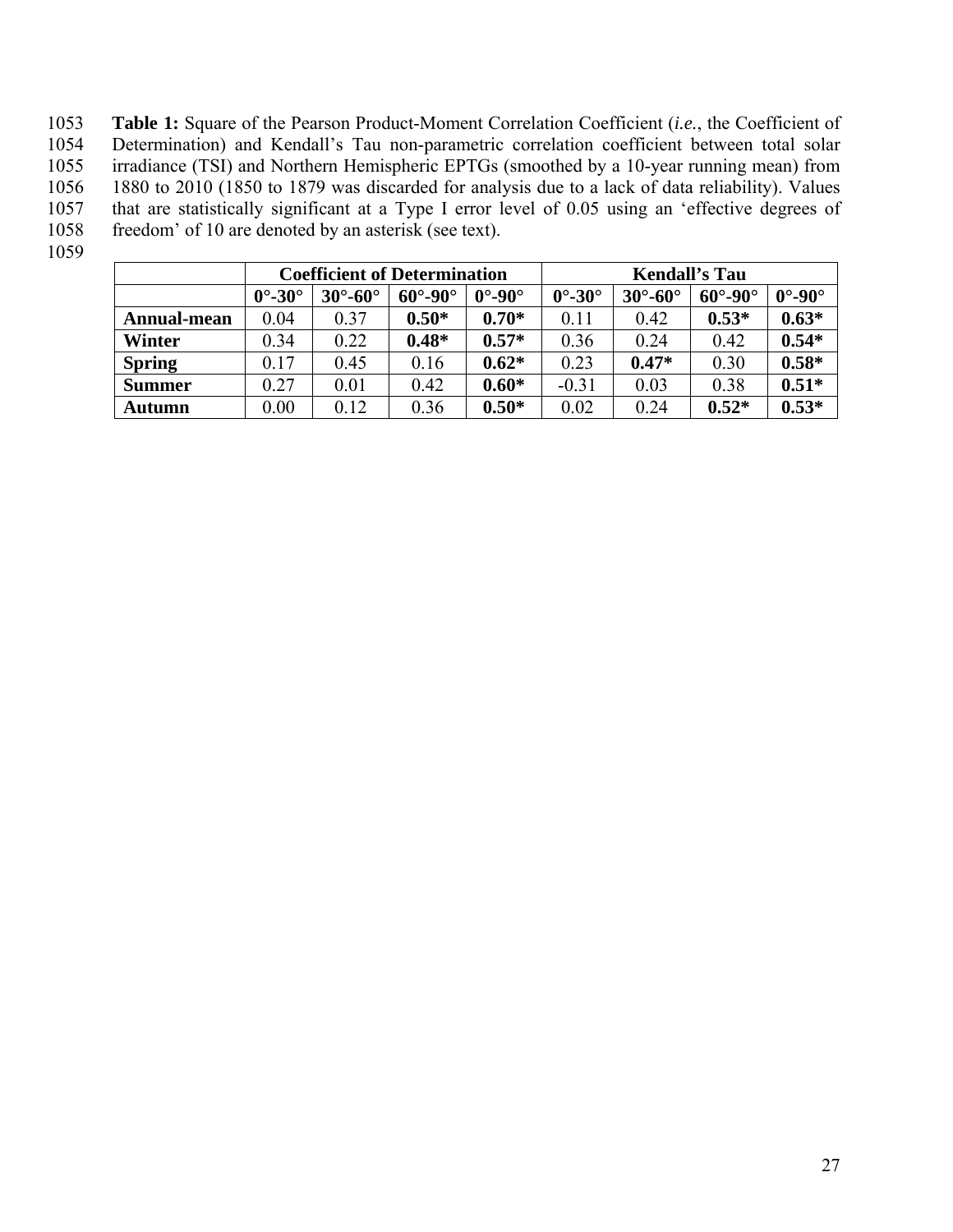

 $\frac{1060}{1061}$ 

Figure 1: Annual-mean EPTG over the entire Northern Hemisphere (°C/degree latitude; dotted 1062 blue line) and smoothed 10-year running mean (dashed blue line) versus the estimated total 1063 solar irradiance TSI ( $Wm<sup>2</sup>$ ; solid red line) of Hoyt and Schatten (1993; with updates by N. 1064 Scafetta) from 1850 to 2010. We emphasize the relationship especially on multi-decadal 1065 timescales and report the TSI correlations only with the smoothed EPTG series with 10-year 1066 running means (since 1880) in Table 1. Increased TSI is related to decreased temperature 1067 gradients between the Equator and the Arctic (*i.e.,* more positive EPTG values) and vice 1068 versa.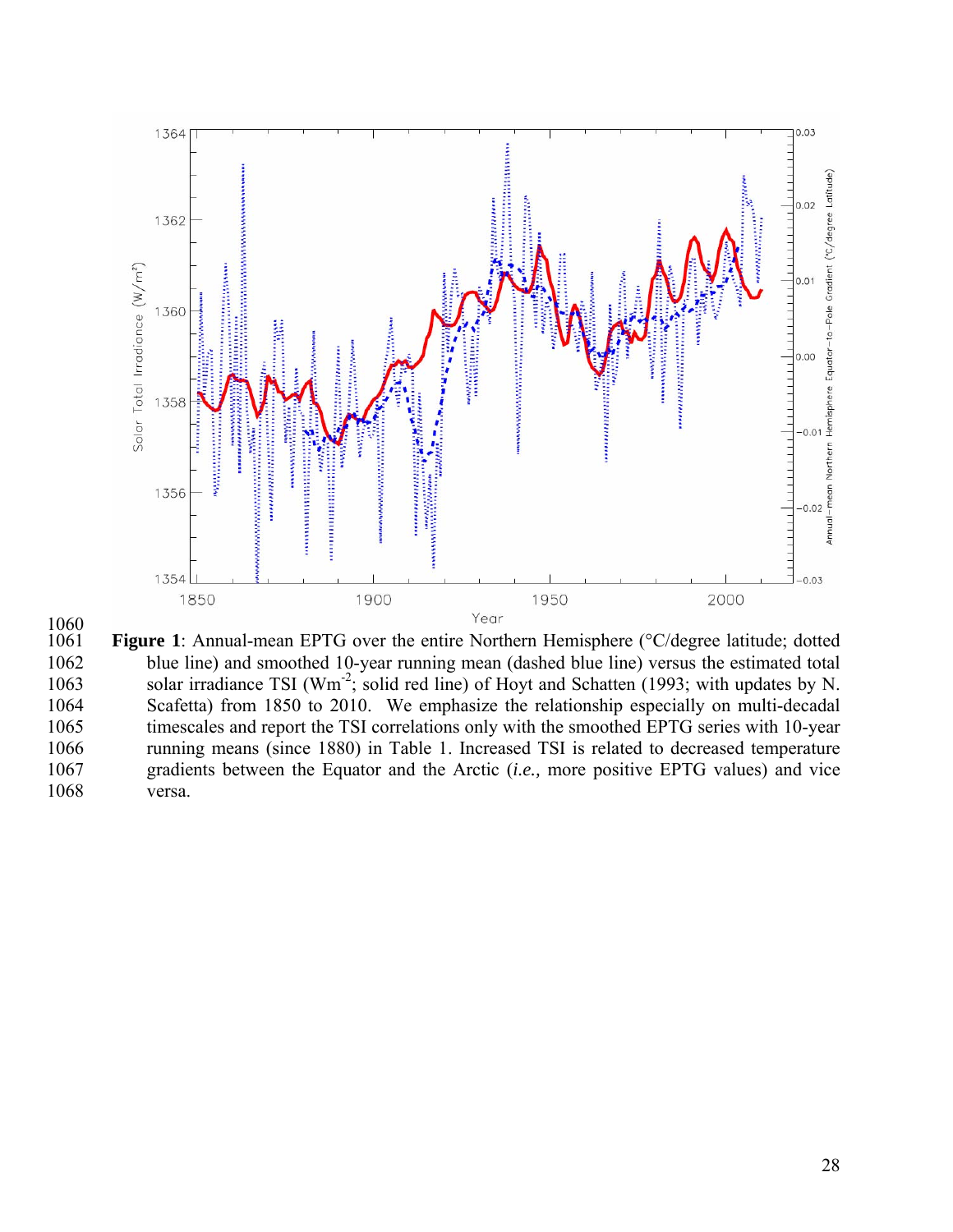



Figure 2: Northern Hemisphere EPTGs for the three latitude bands: 0° to 30°N, 30°N to 60°N, 1071 and 60°N to 90°N, smoothed by 10-year running means (°C/degree latitude; dotted blue 1072 curves) versus the estimated total solar irradiance  $\overline{TSI}$  (Wm<sup>2</sup>; solid red curves) of Hoyt and 1073 Schatten (1993; with updates by N. Scafetta) from 1880 to 2010. Increased TSI is related to 1074 decreased temperature gradients between the Equator and the Arctic (*i.e.,* more positive 1075 EPTG values) and vice versa. Owing to the large dynamic range of the surface temperature 1076 gradients across the latitudinal bands, the vertical scales in the three latitudinal bands are 1077 different in each panel.